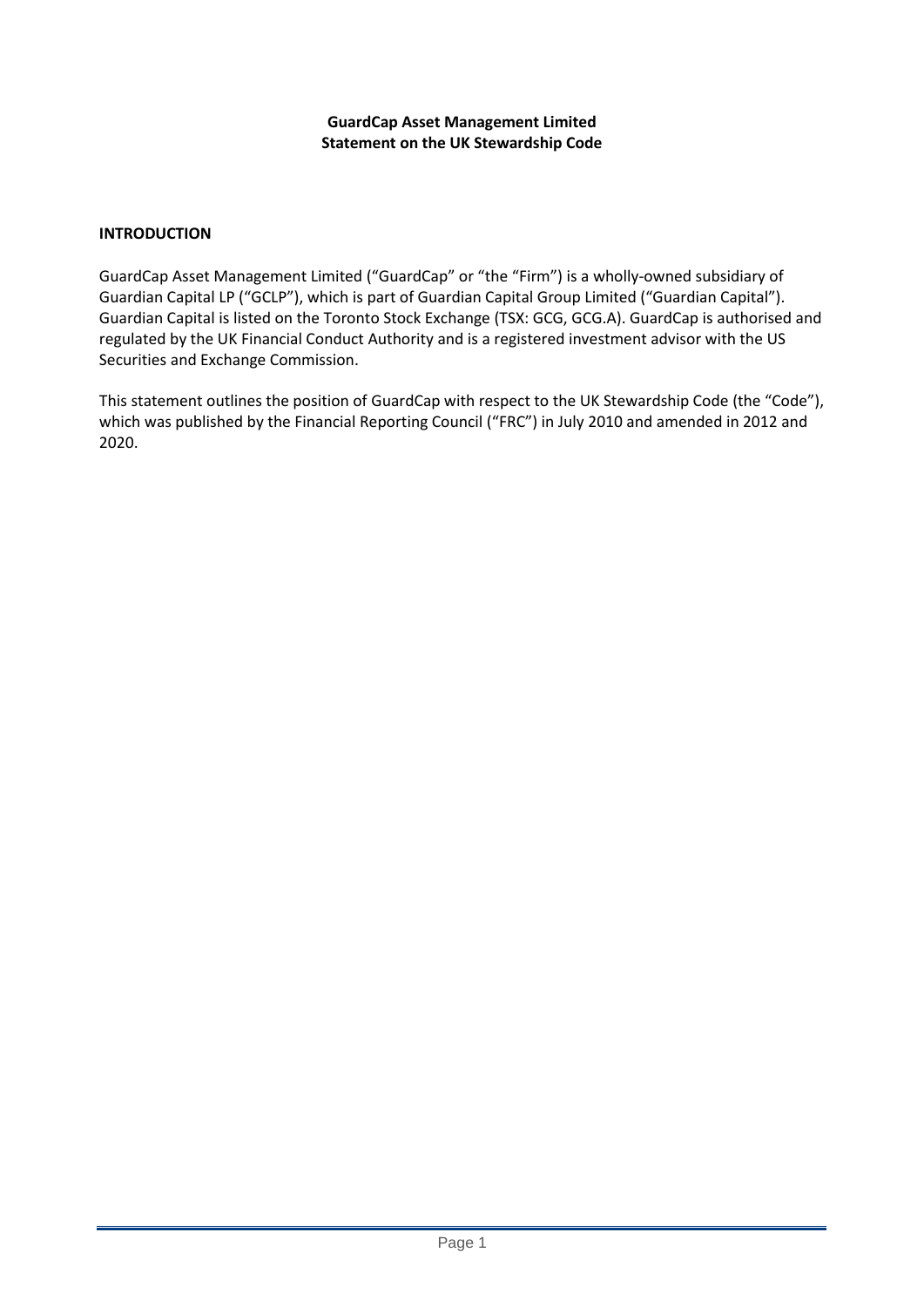## **PRINCIPLE 1: SIGNATORIES' PURPOSE, INVESTMENT BELIEFS, STRATEGY, AND CULTURE ENABLE STEWARDSHIP THAT CREATES LONG- TERM VALUE FOR CLIENTS AND BENEFICIARIES LEADING TO SUSTAINABLE BENEFITS FOR THE ECONOMY, THE ENVIRONMENT AND SOCIETY**

GuardCap is exclusively focused on managing two concentrated, long-only, global equity and global emerging markets equity strategies. As a fiduciary, our core objective is to achieve superior returns for our clients, in excess of standard benchmarks with less risk than the benchmarks, over the long term. An integral part of this is our commitment to investing in the highest quality companies around the world that are capable of generating long term sustainable growth.

We define responsible investing as the integration of environmental, social and governance (ESG) considerations into investment processes and ownership practices, and believe that a company will not fulfil our objective of long term sustainable growth if it is involved in unsustainable ESG practices.

As we invest in both developed and emerging markets, we acknowledge that the importance of ESG factors will vary by country, industry and company, but an analysis of ESG issues forms a key part of every investment decision. Our investment teams are committed to active engagement with companies and vote in proxies for all holdings.

GuardCap is 100% owned by GCLP and operates as an autonomous investment entity within that group. All investment analysis and portfolio management activities pertaining to GuardCap's investment strategies are carried out in London. This business structure means that although GuardCap operates as an autonomous investment boutique, it has access to the support resources of a much larger organisation, which allows us to maintain an investment led culture in London.

Our business strategy is to hold investment at the centre of our activity, to seek long term client relationships, to keep to our core products and to close them to new investment if liquidity constraints begin to impinge on our ability to make investment decisions which we believe will add value to client portfolios.

GuardCap's culture is centred on putting clients first, and we believe that our people are our most important asset. GuardCap consists of individuals with diverse perspectives and backgrounds working together towards the same objective. As at 31 December 2020, GuardCap had 22 employees based in London (21) and Paris (1), including nine investment professionals (all based in London). The experience across our investment teams provides significant insight and depth to our discussions with management teams across the world.

Our investment teams are driven by an adherence to a shared investment philosophy: that long-term, sustained growth in earnings and cash flows drives returns, quality protects against downside risk, and valuation matters. Each investment team is solely dedicated to the management of their respective asset class. Our investment approach focuses on long-term thinking, long-term forecasting and long term holding periods. We believe that by undertaking in-depth fundamental research, and by thinking in years instead of quarters, whilst methodically building confidence in companies' long-term potential, we can uncover attractive investment opportunities that are typically missed by market participants focused on the short-term, and enhance the potential to generate returns whilst protecting against downside risk.

We undertake concentrated and rigorous analysis, supported by in-depth research and modelling, to ascertain whether the companies under coverage meet our exacting (and uncompromising) criteria for quality and growth. Our investment teams carry out approximately 120 company meetings per year, as well as approximately 330 other "touch points", such as results webcasts and Investor Days. They travel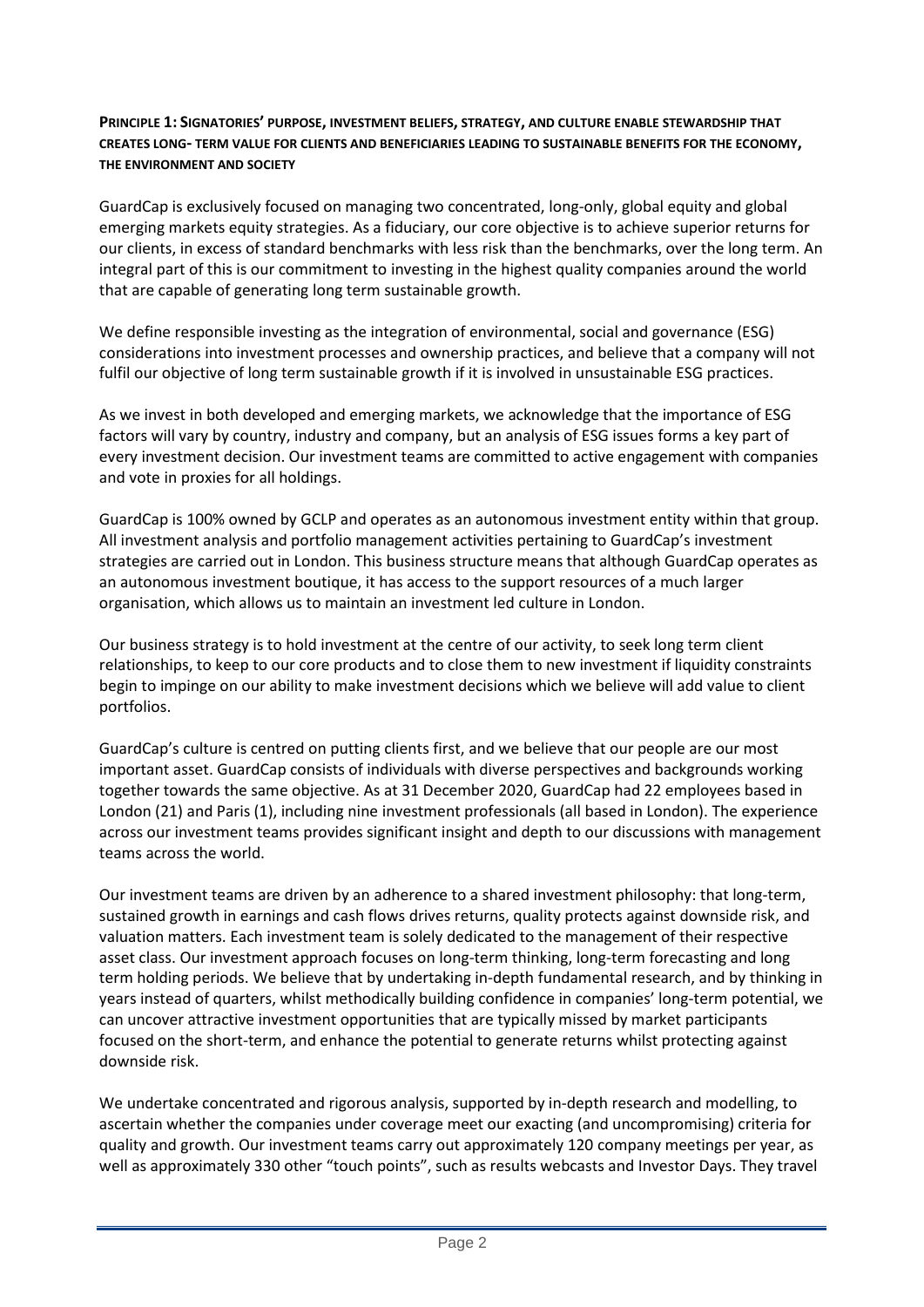to meet with companies at their headquarters and operating facilities, host meetings and attend company conferences, as well as participating in all conference calls and Investor Days offered by the companies in the portfolio or "High Confidence Pool" or "Buy List". These company contacts are a critical part of the analytical process and are conducted for companies along the value chain, including key competitors, suppliers, customers and distributors.

The result is highly concentrated portfolios (20-30 stocks) offering exposure to high quality, sustainable, long-term growth companies. We believe this creates long-term value for clients and beneficiaries, and leads to sustainable benefits for the economy, the environment and society over the long term.

In terms of how effective we have been at serving the best interests of our clients and beneficiaries, both of our strategies have outperformed their respective indices, with lower volatility then their indices (as defined by the standard deviation) since their inceptions\*.

\*Gross of fees for the Guardian Fundamental Global Equity and Guardian Emerging Markets Equity composites, in USD, as at 31 December 2020). Past performance is not necessarily indicative of future results.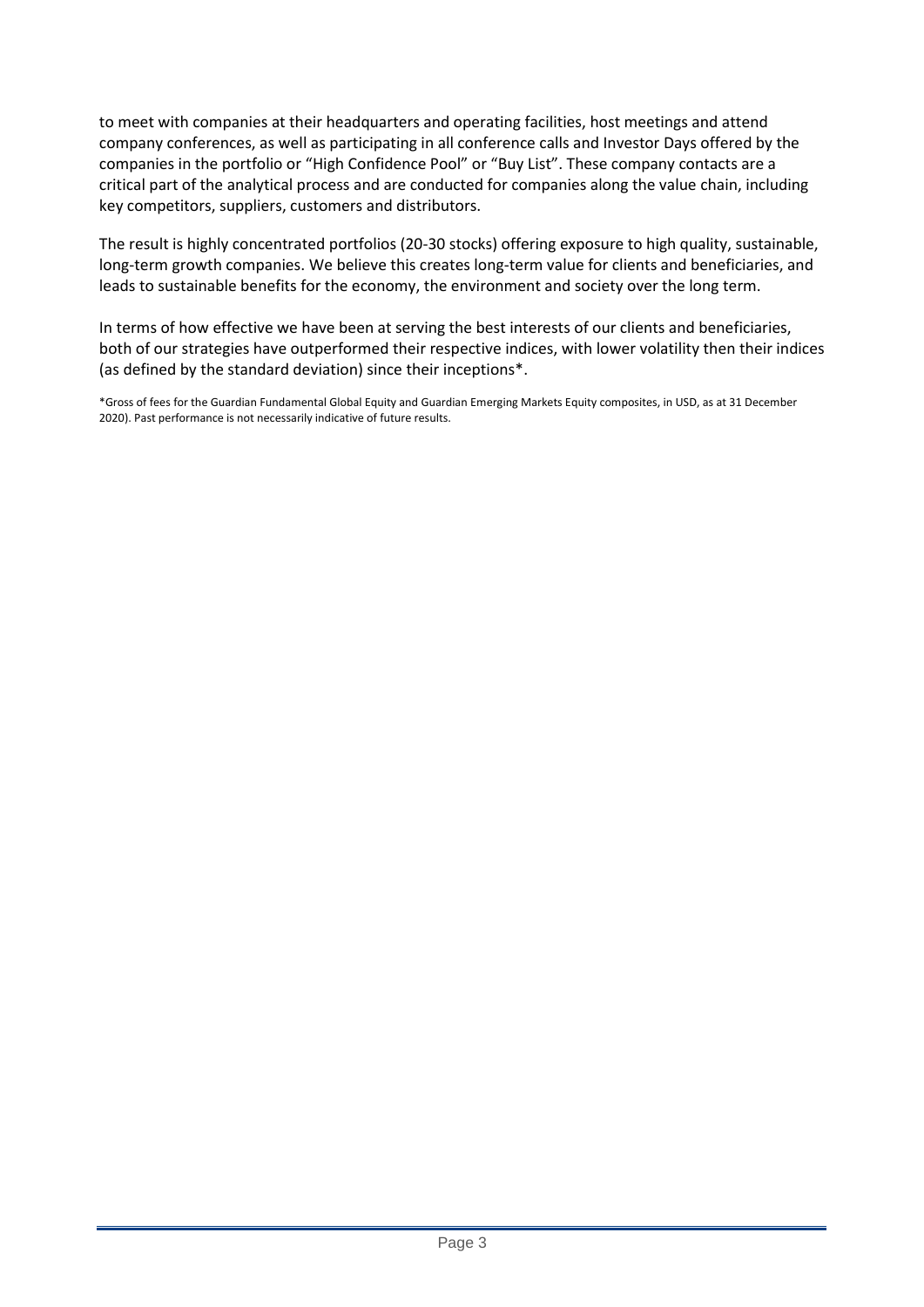### **PRINCIPLE 2: SIGNATORIES' GOVERNANCE, RESOURCES AND INCENTIVES SUPPORT STEWARDSHIP**

GuardCap has enabled effective stewardship through its governance structure and processes, including having access to the resources and infrastructure of our parent company. Our Board of Directors and Chief Investment Officer have ultimate oversight and accountability for responsible investment across the Firm. GuardCap's Board of Directors is made up of George Mavroudis and Steve Bates, who have an average of more than 30 years' experience across a range of industries not limited to investment management. Our Chief Operating Officer, Arieta Koshutova attends all meetings and equally has long experience in a range of businesses involved in investment.

In addition to our Board of Directors, our investment teams are responsible for the oversight and accountability as well as the implementation of responsible investing for their respective strategies. As such, each investment manager is responsible for including ESG considerations in his/her analysis, and it is one of our 10 investment criteria.

All senior managers and investment team members must have a responsible investment objective in their development plans and are encouraged to involve themselves in training on related topics. In addition to ongoing continuous professional development, relevant employees are provided with periodic training on ESG matters and the importance of responsible investing, particularly at times of development in these areas – for example, such as preparing for the Sustainable Financial Disclosure Regulation (SFDR).

Performance management programmes have been designed to incentivise GuardCap's investment teams to integrate stewardship into processes and decision-making. The compensation of each member of our investment teams is made up of two components: a base salary and an incentive compensation bonus (ICB). The base salary is reviewed every year and adjustments are made to ensure we remain competitive. It is expected that the bulk of each individual's compensation consist of ICB disbursements. There is therefore a formulaic link between the overall wellbeing of the investment strategies and the compensation received by the individuals, which makes them like shareholders in their own strategy and goes beyond a narrow interest in performance over any given period. We recognise that the wellbeing of our strategies depends on the performance of those strategies, but it also depends on continuing to fulfil our clients' expectations as to how their money is invested. Our expectation is that long-term consistent outperformance will lead to a steady revenue stream over the long term, bringing stability to the ICB year on year.

GuardCap promotes diversity and inclusion and considers both to be key factors in the continued success of the Firm. At present, GuardCap's investment teams are balanced by gender (50% women, 50% men) and all teams are comprised of individuals across a range of ages, nationalities, professional experience, education and qualifications. We believe that the diverse demographic characteristics enhance the diversity of opinions, which, combined with the investment processes of our investment teams, is a unique strength of the Firm.

In addition, GuardCap has established a dedicated ESG Working Group, which is comprised of members from all teams within the business and which meets at least once per month to discuss relevant developments and action points. The overall objectives of the ESG Working Group are as follows:

- Identify "best practice" in terms of responsible investing to ensure our approach is competitive and aligned with the expectations of investors and the requirements of regulators
- Research and understand the different responsible investing initiatives, for example, the Task Force on Climate-related Financial Disclosures (TCFD), with the objective of issuing support or becoming a signatory to those that are most aligned with our values and long term strategy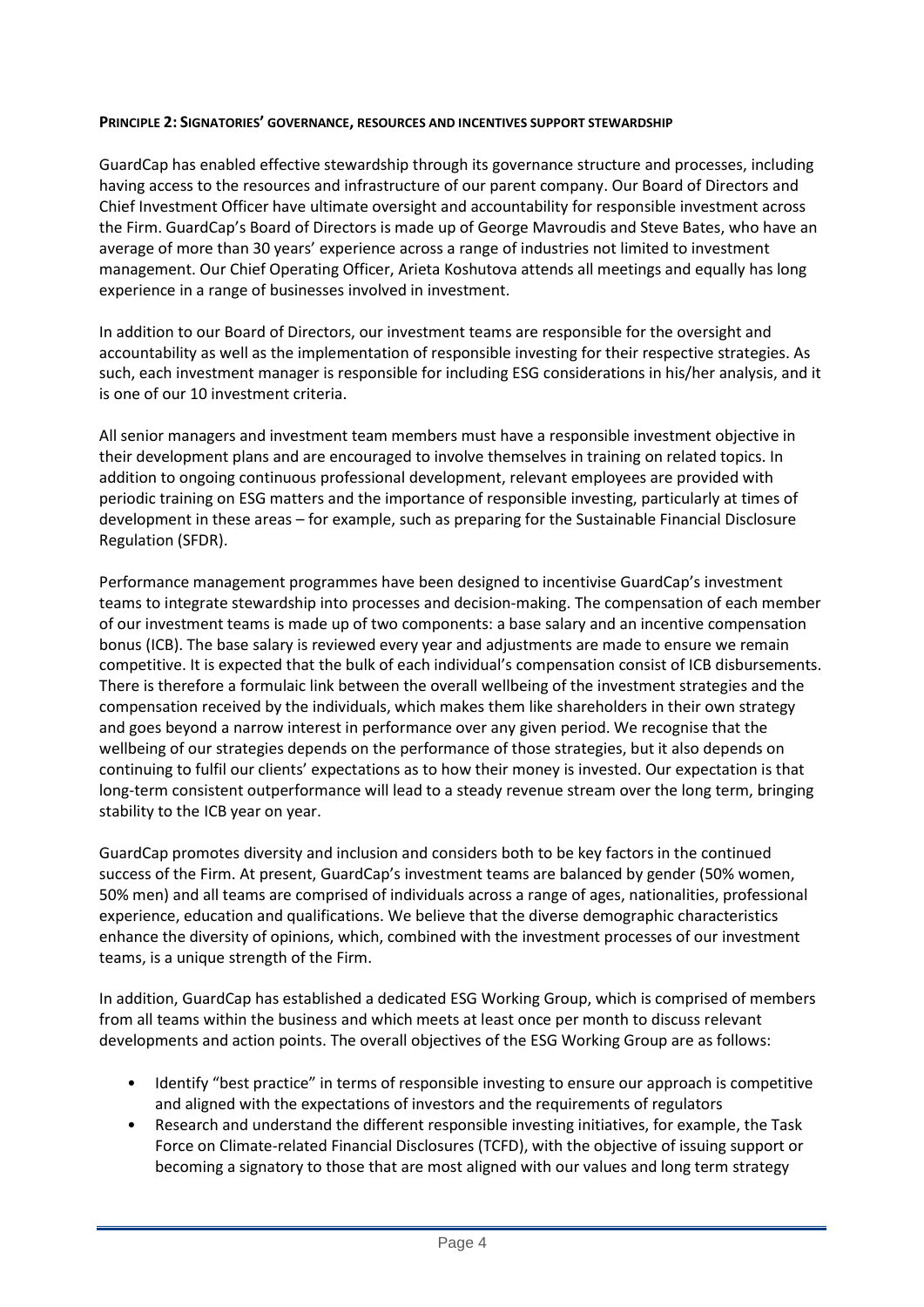- Implement a strong reporting framework to ensure we are transparent with our clients, for example, case studies and engagement activities
- Ensure client expectations are shared and understood between our client teams and investment teams, with input from an operational and compliance perspective, as well as shared with the resources of our parent company, Guardian Capital, and vice versa
- Identify new systems and technology that could help support our investment research, risk management or client servicing efforts

GuardCap's investment research is proprietary and conducted in house with very little input from the investment banking world. Investment in systems and support for research is readily available, and the team will use commissioned external research when needed. In terms of improvements to GuardCap's governance, resources and incentive structures, we will continue to monitor our existing structures, including the effectiveness of the Board, and will continue to invest in our people, as well as in systems, processes, research and analysis.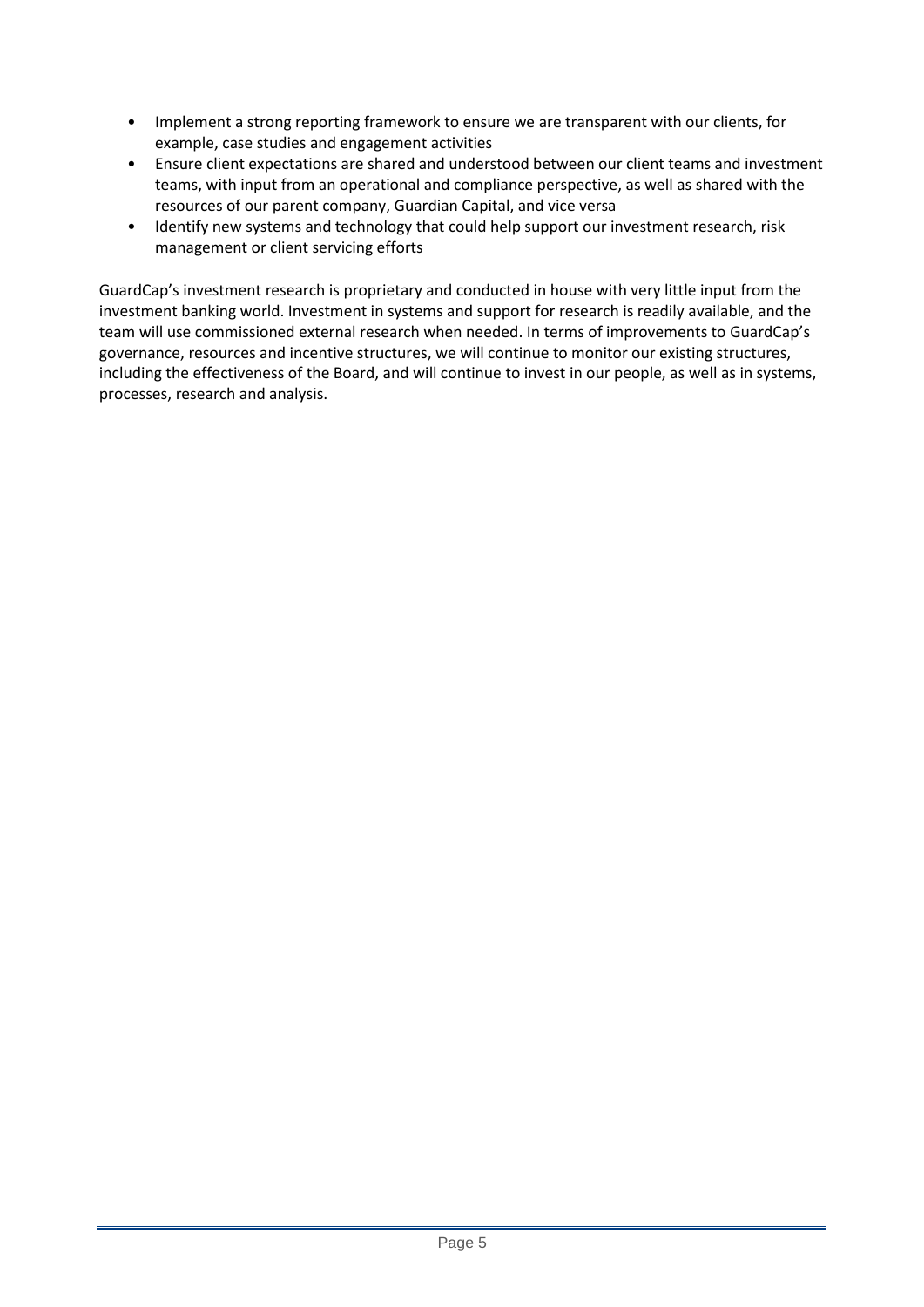### **PRINCIPLE 3: SIGNATORIES MANAGE CONFLICTS OF INTEREST TO PUT THE BEST INTERESTS OF CLIENTS AND BENEFICIARIES FIRST**

GuardCap recognises that stewardship activities and company engagement can on occasion lead to conflicts of interest arising. We have implemented Proxy Voting and Conflicts of Interest policies to ensure that proxy voting decisions are handled appropriately where there is a potential conflict of interest. Our Proxy Voting Policy can be found under the Governance & Policies section on our website at [www.guardcap.co.uk/library](http://www.guardcap.co.uk/library) and our Conflicts of Interest Policy is available on request from GuardCap's Chief Operating Officer, Arieta Koshutova [\(akoshutova@guardiancapital.com\)](mailto:akoshutova@guardiancapital.com).

GuardCap maintains a robust policy to seek to identify and manage conflicts of interest. We look to identify and to prevent or manage conflicts of interest that arise in the course of providing services, between:

- The Firm including its managers, employees or any person directly or indirectly linked to them by control, and a client of GuardCap; or
- one client of the Firm and another client.

In compliance with FCA rules, we take a risk-based approach to identify areas of potential conflict of interest, to manage and mitigate conflicts of interest, and to consider all conflicts when designing and implementing policies and procedures. The Conflicts of Interest Policy is reviewed on at least an annual basis by our Compliance team to identify any additional procedures that might be performed to improve the management of potential conflicts of interest.

To assist with the identification and prevention of potential conflicts of interest between the Firm and its clients, all employees are required to seek prior approval for any personal account dealing or outside business interests, notification of gifts and/or entertainment as well as complete annual compliance declarations as to their adherence of the Firm's compliance policies and procedures.

As part of our procedures with regards to proxy voting, we anticipate situations where conflicts of interest could arise in order to ensure that we are able to properly identify and manage potential conflicts. Some examples include, but are not limited to, conflicts arising as a result of the ownership structure with our parent company, through differences in stewardship policies between us and our clients or simply if our clients' interests diverge from one another. In addition, we are aware that members of the investment team could involuntarily be exposed to material non-public information ("MNPI") as part of their analysis and company engagement. If any issues of concern are identified by an employee regarding the receipt of MNPI, it is the Firm's policy that this is escalated directly to the Compliance team who will implement the necessary controls and restrictions.

It is GuardCap's policy that votes are cast in the best interest of the client that 'owns' the vote, however, we are aware that conflicts of interest could arise when voting for multiple clients. For this reason, we would not vote shares in one client's account to the detriment of another client.

To date, no conflicts of interests in respect of proxy voting have arisen that we are aware of. If a material conflict were to be identified by one of our team, this would be escalated to the Chief Operating Officer, Arieta Koshutova, and discussed with the investment team. This discussion would determine whether voting in accordance with standard policies is in the best interest of the affected clients and determine whether it is appropriate to disclose the conflict to give them the opportunity to vote their proxies themselves.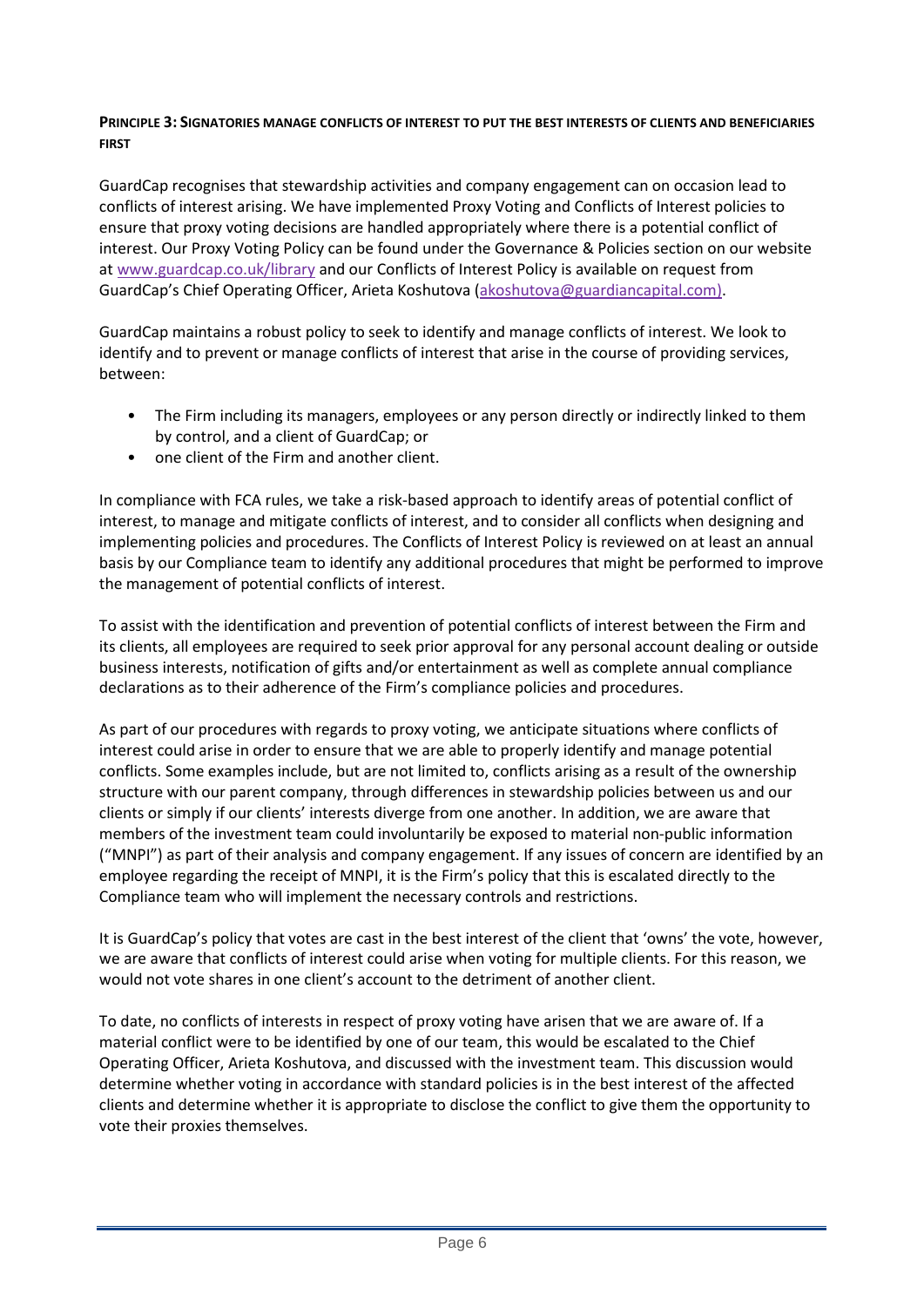### **PRINCIPLE 4: SIGNATORIES IDENTIFY AND RESPOND TO MARKET-WIDE AND SYSTEMIC RISKS TO PROMOTE A WELL-FUNCTIONING FINANCIAL SYSTEM**

Risk management is embedded in our investment processes. Whilst our portfolios are relatively concentrated (20-30 companies), the volatility of our strategies' returns has been lower than that of the indices (as defined by the standard deviation).

Risk control is integrated into the stock selection process through a consideration of the following risks:

- **Business risk:** the risk that a business will suffer a significant loss of value because of an unforeseen major trading loss, accounting error or fraud, a fundamental flaw in its business model, the advent of a new technology which renders its core product obsolete and other kinds of negative developments specific to the business. We aim to alleviate this source of risk through investing in high quality, large, stable businesses, with proven high quality management teams and an orientation to strong ESG practices. We believe that the intensity and depth of our analysis sets us apart from our competition. We concentrate our analytical firepower on a small "High Confidence Pool" or "Buy List" of up to 50 companies, rather than diluting our time and effort over a large number of companies.
- **Valuation risk:** the risk of investing in a company at a point where its valuation is excessive, leaving limited upside even if things continue to go well, and considerable downside if, for example, the company announces disappointing earnings. Our investment processes involve the use of fundamental intrinsic valuation techniques that aim to protect against paying too much for a high quality growth stock. Looking at the long-term (50 years if available) stock price and earnings growth of companies shows that over time total returns closely track earnings per share growth. This relationship, however, breaks down if the purchase price is at a level that already discounts all (or more) of the projected long-term earnings growth. The valuation approach, which is based on a combination of the Discounted Cash Flow model and Terminal Price to Earnings model, is designed to prevent overpaying – i.e. investing in overvalued stocks.
- **Economic risk:** this refers to the risk that a company or group of companies can lose significant value in the event of an economic downturn. A key tenet of our investment process is that we seek to invest in high quality companies with secular growth tailwinds and limited sensitivity to economic cycles. We assess how the company has performed in previous downturns, whether the company is exposed to secular growth industries and whether the company's competitive advantage is potentially under threat. We also aim to ensure that the company is well diversified in terms of the markets that it serves, reducing reliance on any single set of economic variables.

These risks are assessed during the due diligence process and through maintenance research, as well as taken into account at the pre-trade modelling stage, which helps to ensure:

- Diversified geographic revenue exposure
- Diversified secular trend exposure
- Avoidance of inadvertent exposure to highly correlated stocks

GuardCap's investment philosophy is based around exploiting a pervasive, fundamental shortcoming in financial markets, which is that the information that markets use to attribute value to companies is short term in nature.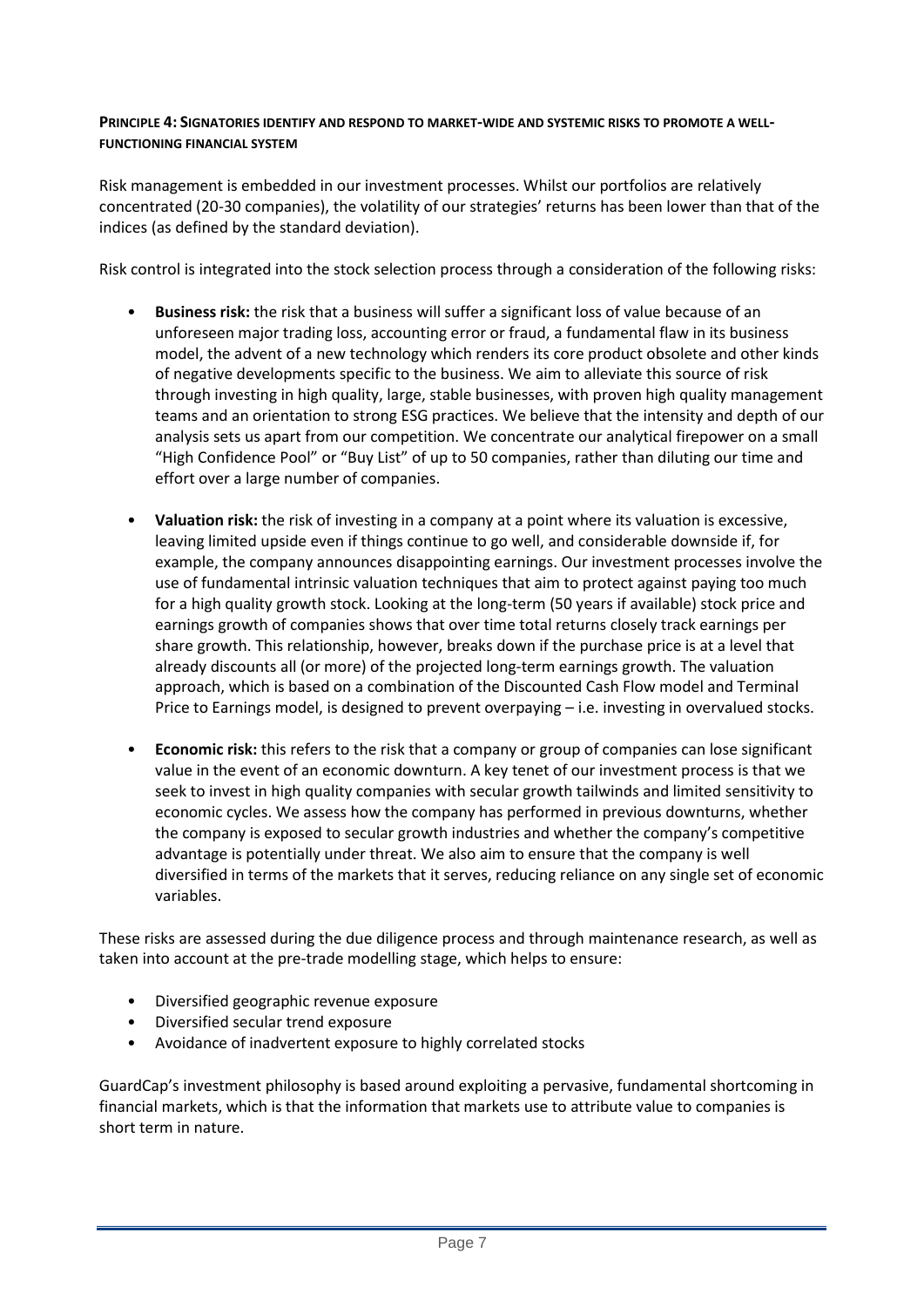When assessing companies' growth potential, we do so with a 5-10 year time horizon in mind, compared to the market generally focusing on the next quarter or the next year. We believe that by creating portfolios capable of generating long term double-digit earnings per share growth, we will be able to generate long-term double-digit compound growth in the value of assets invested in our strategies.

We recognise that ESG aspects are integral to a company's performance and increasingly guide and influence government, as well as policy-makers' actions, and that all three aspects ('E', 'S', and 'G') are important. The ranking of importance differs by country and sector (environmental aspects are more critical for companies that have high CO2 emissions or disrupt the environment during production, or their products do), but strong governance is key across sectors. With good governance, it is more likely that the 'E' and 'S' considerations and company policies will be strong or industry leading. Conversely, weak governance or historical mishaps that were not properly addressed, can be a red flag and would require an even more rigorous analysis of the 'E' and 'S', with an increased emphasis on third-party verification and monitoring. Equally, weak social or environmental policies can be a signal of weak governance.

Our investment teams take ESG risks and opportunities into consideration throughout the investment process, including a consideration of climate change, modern slavery and a company's alignment or conflict with the UN SDGs.

Furthermore, as part of our company-specific analysis, we consider the strength and sustainability of secular growth trends affecting the industry in which a company operates. This is one of our 10 investment criteria, and we would not invest in a company whose industry does not have a significant long-term secular growth tailwind. To identify and analyse these trends, six times a year, the team conducts a "DORA Day", which includes an activity and a discussion of two papers written by two members of the investment team. DORA is an acronym for "Day Out Researching Anything". DORA Days are used as a potential source of new investment ideas and to discuss secular growth trends that could represent an opportunity or a threat to any of the companies in the portfolio or "High Confidence Pool" or "Buy List". Disruption to the company's business is typically caused by external factors, therefore indepth analysis of a company itself is not sufficient to comprehensively assess the long-term threats and opportunities. We believe that our library of more than 80 DORA papers enables the team to understand the wider context for investment in a company, and that this constitutes a clear investment edge over our competitors. Of the more than 80 papers written over the past five years, approximately 40% of them cover an element of ESG (i.e. 13 papers on the environment, 27 on social issues and 1 on governance, with some overlap).

In March 2020, our investment teams conducted a thorough assessment of their portfolios to understand the potential impact of COVID-19 on their portfolio holdings, in particular any changes caused by the pandemic to the long-term secular growth trends that the portfolio companies are exposed to. The investment team also analysed potential short-term impacts to the financial positions of the portfolio companies and conducted credit analysis to identify any potential areas of stress in the portfolio. In April 2020, two of our investment managers wrote DORA Day Papers entitled "COVID-19: The Long Term Implications" and "Post COVID-19 World". These papers identified what we believed would be the most impactful short and long term implications for governments, consumers and corporates. The papers considered these implications in the context of potential investment opportunities and as potential threats to the companies within our portfolios.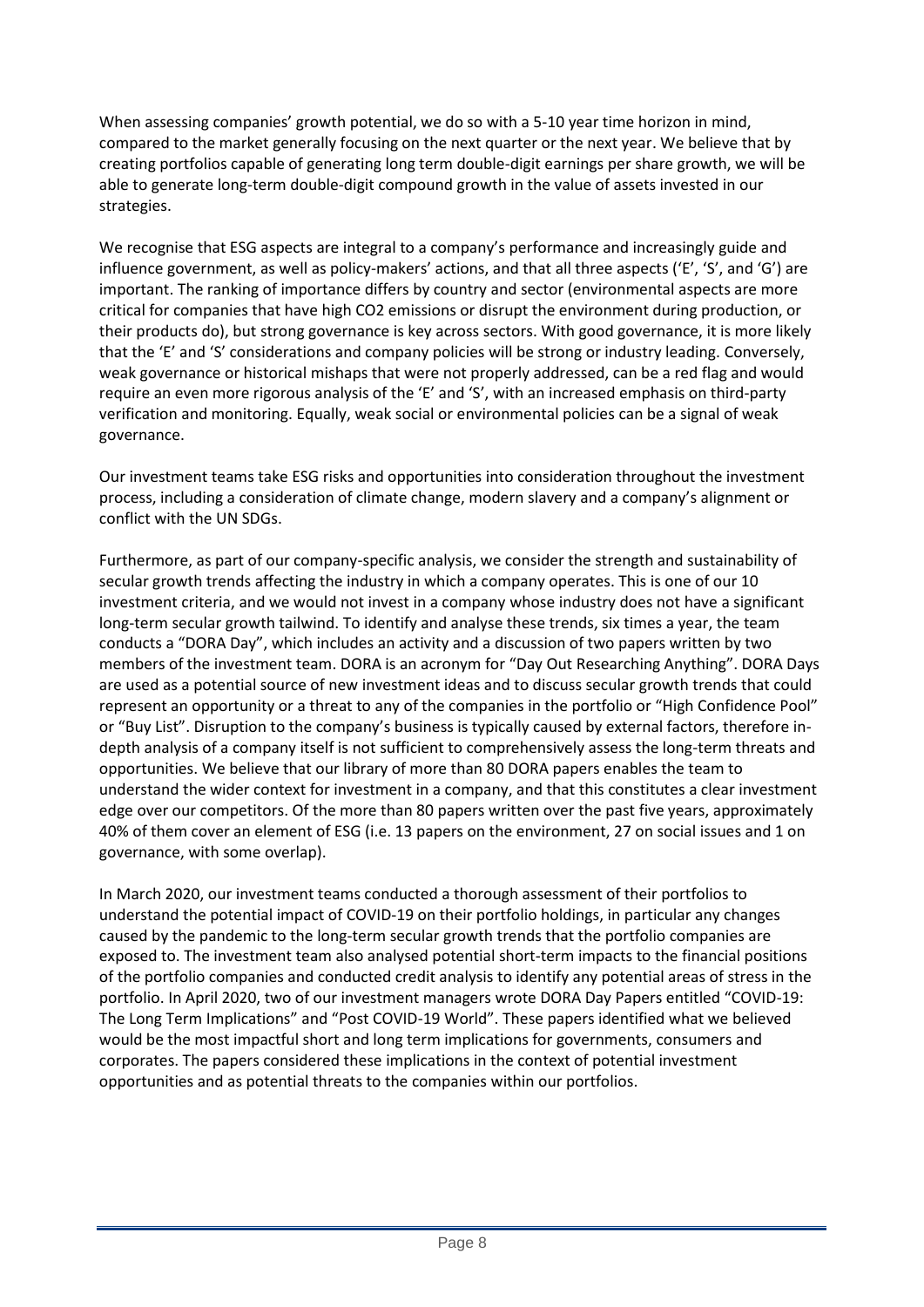The following screenshot provides a snapshot of some of the most recent DORA Day topics:

| <b>DORA Day Topics</b> |                                              |  |
|------------------------|----------------------------------------------|--|
| March 2021             | From Small Molecule to Biologics             |  |
|                        | The Future of Flight                         |  |
| December 2020          | Responsible Consumption and Production       |  |
|                        | Digitisation of Humans                       |  |
| August 2020            | Solar Power                                  |  |
|                        | The Data Economy - Opportunities and Threats |  |
| <b>July 2020</b>       | <b>Digital Currencies</b>                    |  |
|                        | <b>Edge Computing</b>                        |  |
| April 2020             | COVID-19: The Long Term Implications         |  |
|                        | Post COVID-19 World                          |  |
| Feb 2020               | Climate Change                               |  |
|                        | <b>Facial Recognition</b>                    |  |

For illustrative purposes only

GuardCap is a signatory of the Principles for Responsible Investment (PRI) and a member of the Investment Association (IA). Through these initiatives, we adhere to the relevant standards and industry association guidelines that promote sustainable investment practices.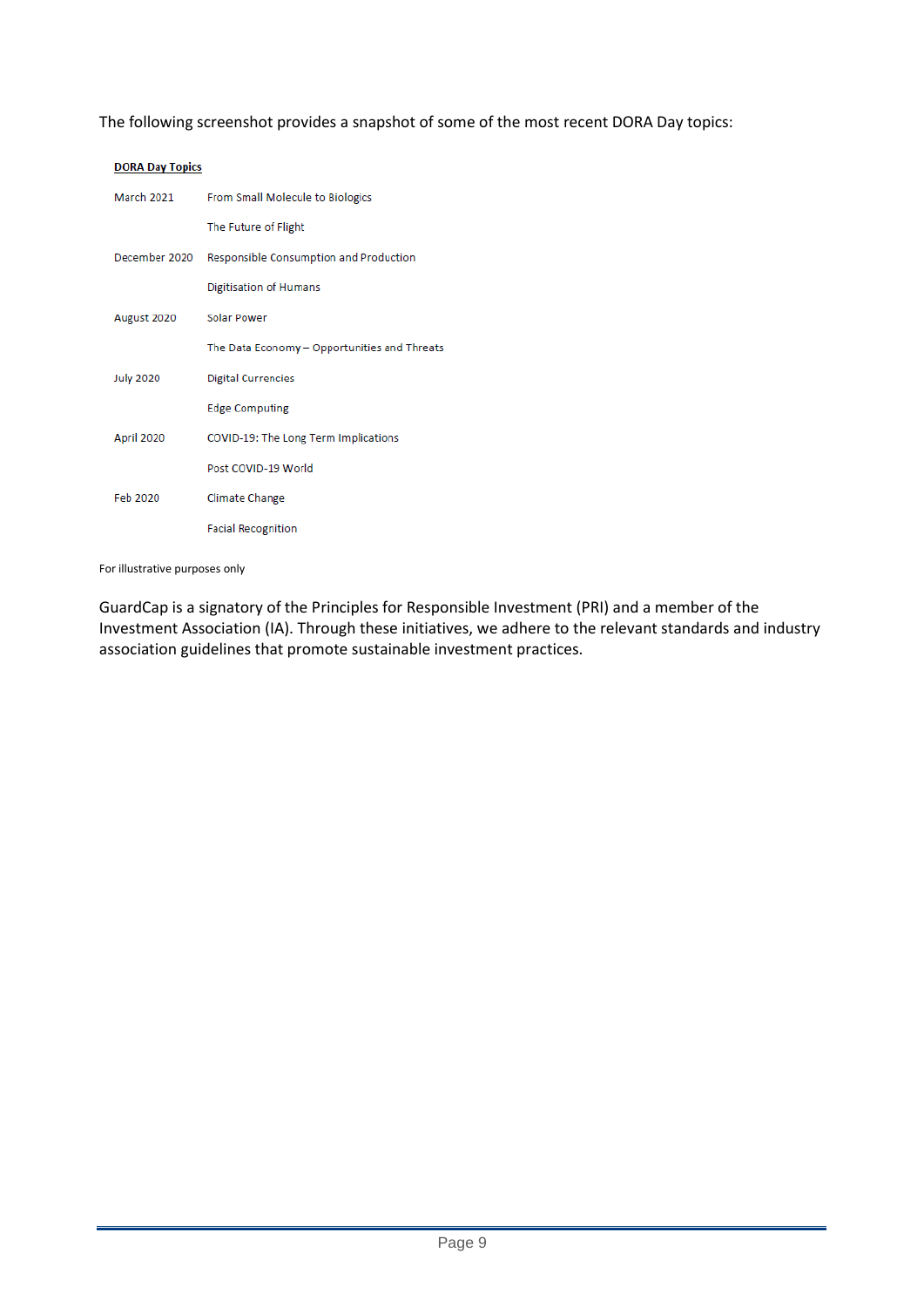### **PRINCIPLE 5: SIGNATORIES REVIEW THEIR POLICIES, ASSURE THEIR PROCESSES AND ASSESS THE EFFECTIVENESS OF THEIR ACTIVITIES**

GuardCap reviews policies relating to compliance and investment on at least an annual basis in line with its compliance function, which includes monitoring and assessing the adequacy of each policy to enable effective stewardship in addition to meeting regulatory obligations. For example, over the past 12 months, GuardCap has published an Engagement Policy, Modern Slavery Statement, as well as the documentation required for the Sustainable Financial Disclosure Regulation (SFDR). Policy development is overseen by the Compliance and Operations teams with assistance from the Client Servicing team and ESG Working Group as needed. Any changes made to policies are included in a summary to the Board of Directors, which are reviewed and approved on an annual basis. These policies are publically available on the firm's website along with proxy voting information, which is disclosed on an annual basis.

GuardCap receives external assurance over the effectiveness of its compliance polices through the use of a third party compliance advisor, Robert Quinn Consulting. This third party firm is able to provide an external and unbiased view of the contents of the Firm's compliance policies and procedures. With reviews and monitoring performed by both internal and external sources, GuardCap seeks to ensure that stewardship reporting is fair, balanced and understandable as well as leading to the continuous improvement of stewardship policies and processes.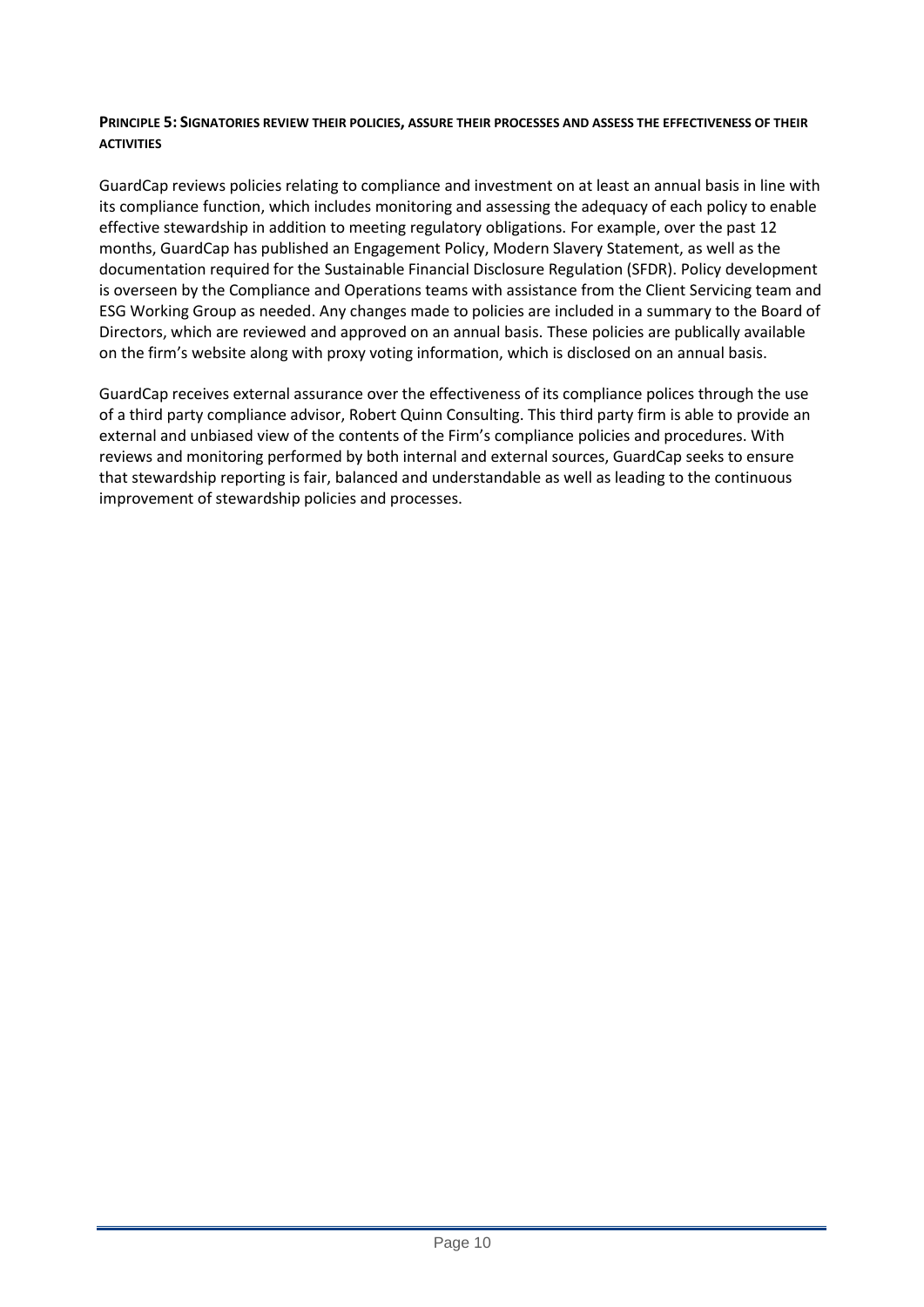### **PRINCIPLE 6: SIGNATORIES TAKE ACCOUNT OF CLIENT AND BENEFICIARY NEEDS AND COMMUNICATE THE ACTIVITIES AND OUTCOMES OF THEIR STEWARDSHIP AND INVESTMENT TO THEM**

GuardCap is focused on managing money through separate accounts and pooled funds for endowments, foundations, insurance companies, pension funds, religious and other institutions, as well as for asset managers, family offices, private banks, retail banks, wealth managers and other financial intermediaries. Our clients are based across North America, Europe, the Middle East and Asia Pacific.

GuardCap's investor base is summarised in the following charts:



Global Equity Global Emerging Markets Equity All data is as at 31 December 2020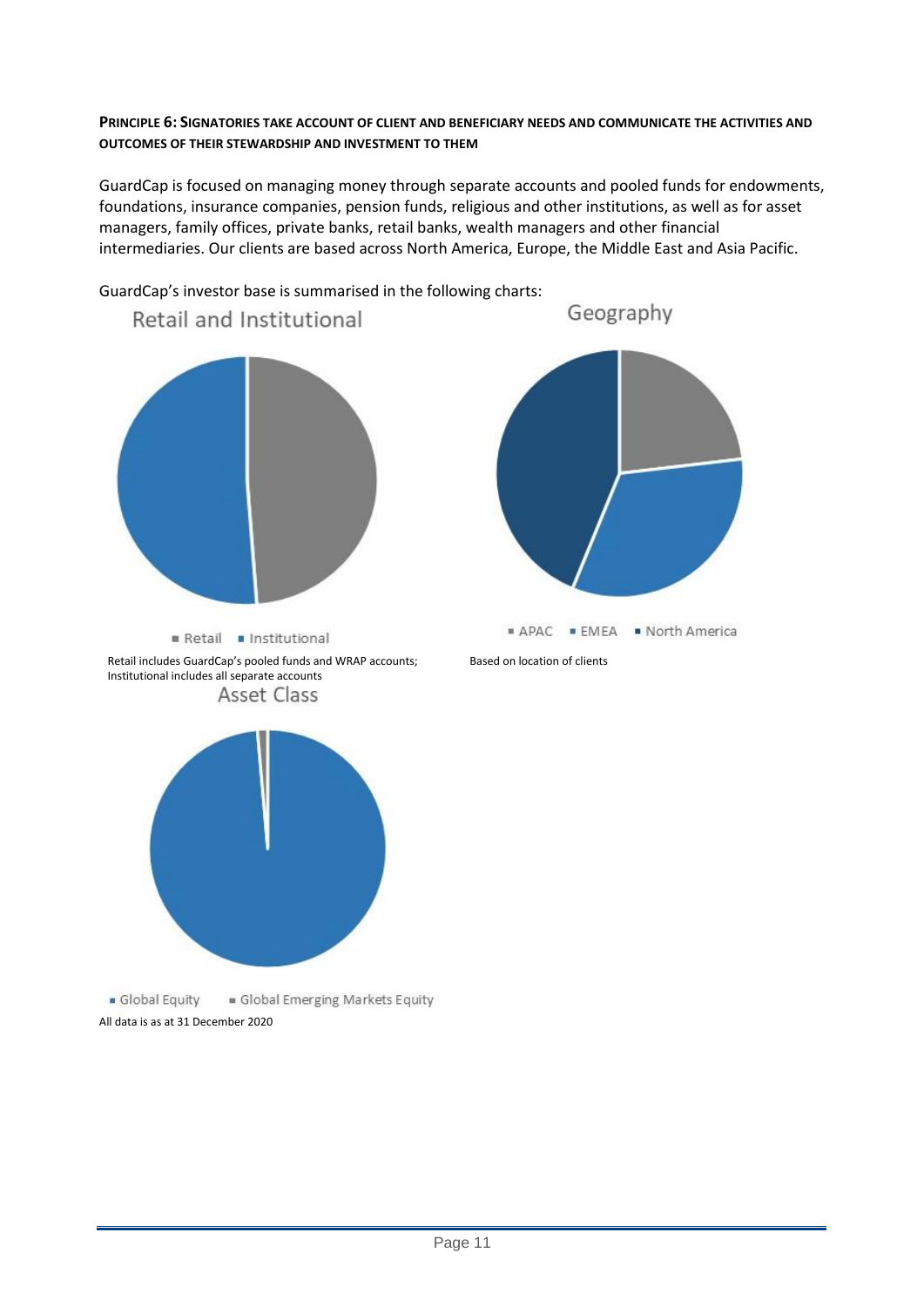We endeavour to build long term relationships with clients who share our investment philosophy and beliefs, i.e. that building concentrated, high conviction portfolios (20-30 companies) with double-digit long term growth in earnings and cash flows, should translate into similar absolute returns, providing we have not overpaid for the company (valuation discipline is key). This absolute return objective, if achieved, would be above the benchmark, with lower risk (lower volatility of returns).

From the outset, we communicate our investment approach and objectives to clients, and endeavour to keep an ongoing dialogue regarding the companies held within our portfolios. We hold formal meetings with clients, typically on a quarterly or annual basis, depending on their requirements. During these meetings, we would encourage an open dialogue and attempt to address their questions or concerns regarding their portfolio. In addition, we provide monthly newsletters and quarterly reports, which often include ESG ratings and portfolio commentary, and share our findings on ESG and active ownership practices of portfolio companies upon request.

In terms of proxy voting, we recognise that it is an important right of shareholders and where we have discretion to vote proxies for our clients, we will vote those proxies in the best interest of clients and in accordance with our policies and procedures. For clients that do not want proxy voting for their account, and have indicated this in writing, it is GuardCap's policy to abstain from voting proxies.

All proxies notified to the Firm by its clients' custodians/prime brokers will be referred to the investment managers who are authorised to vote proxies, where applicable, on behalf of clients. Some of our clients wish to be actively involved in the proxy voting process, in which case, we will work with them to discuss and ascertain a position ahead of time. To assist with the proxy voting process, we subscribe to Institutional Shareholder Services (ISS), but we do not automatically follow the recommendations. Our votes are the result of a case-by-case review by the investment managers.

In addition, GuardCap commits to keeping records of ESG analysis and engagement activities, and making them available to clients and to the PRI organisation. We undertake to provide information on holdings, upon request, to clients who wish to know about situations where our opinion or conclusions differ from those of the external ESG rating agencies. GuardCap's proxy voting activities are fully documented and can be accessed via the following link: <https://www.guardiancapital.com/library?tab=4&sort=date>**.**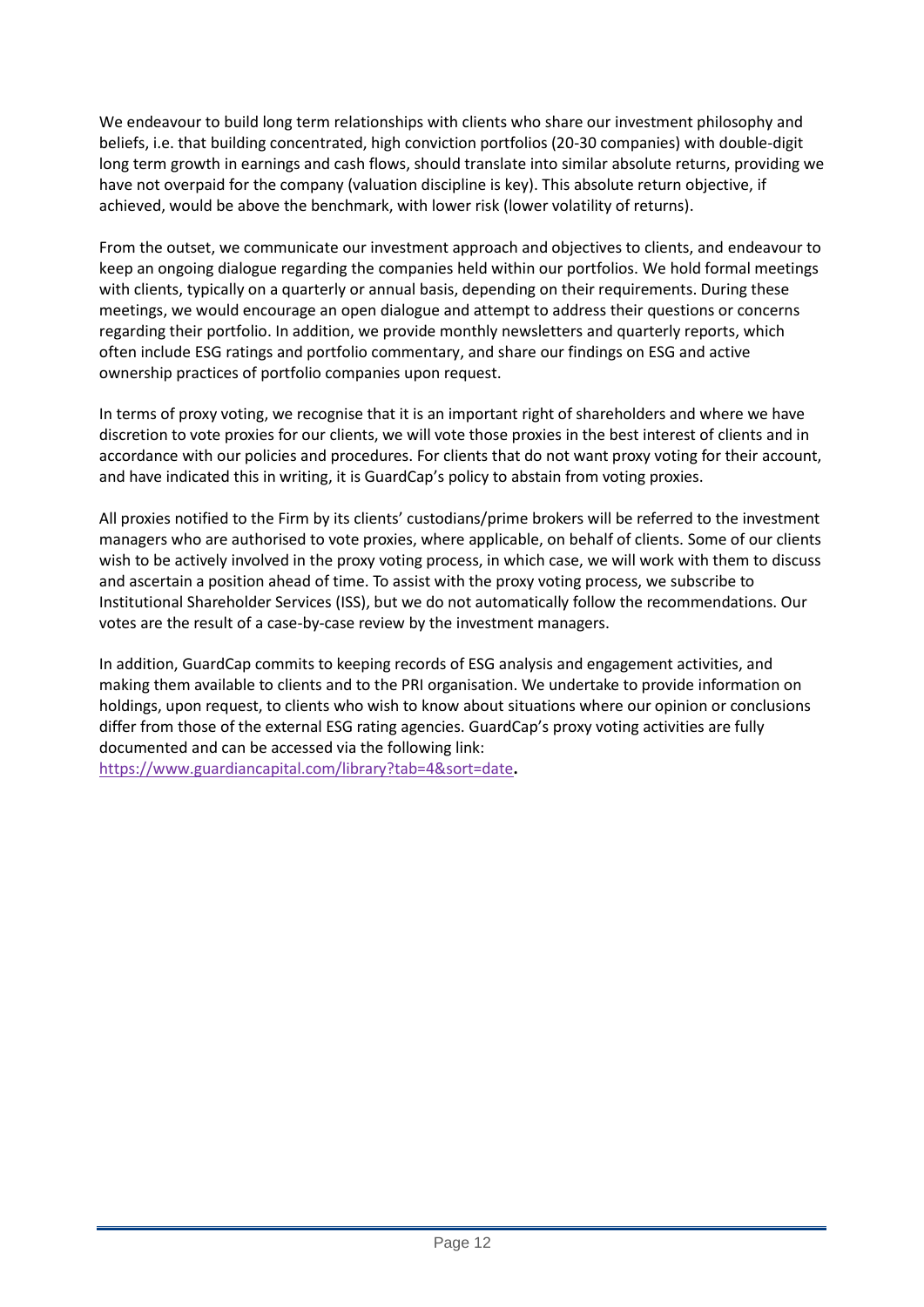### **PRINCIPLE 7: SIGNATORIES SYSTEMATICALLY INTEGRATE STEWARDSHIP AND INVESTMENT, INCLUDING MATERIAL ENVIRONMENTAL, SOCIAL AND GOVERNANCE ISSUES, AND CLIMATE CHANGE, TO FULFIL THEIR RESPONSIBILITIES**

An analysis of a company's ESG issues forms a key part of every investment decision. We believe that a comprehensive analysis of a company's business and growth potential has to incorporate all material risks and opportunities, including ESG-related risks and opportunities. This analysis is at the core of our investment process with a focus on whether and how these risks and opportunities will affect the longterm sustainability of the company's competitive positioning and capacity for growth.

We seek companies that demonstrate good corporate governance practices in terms of management structure and remuneration processes, high quality reporting and disclosure and strong environmental and social commitments. For example, if a company is viewed to be irresponsibly polluting the environment or mistreating its employees or the communities in which it operates, we would view this is a headwind to the company's ability to sustain superior growth over the long-term and it would not make it through our due diligence process or be included in the portfolio.

Our investment approach already steers us away from the most environmentally damaging and controversial sectors such as energy, mining, commodity chemicals and heavy industry, because companies in these sectors typically fail a number of our quality and growth criteria, due to characteristics such as high cyclicality, low differentiation, high capital requirements and regulation, among others.. We also do not have any exposure to companies involved in weapons manufacturing, oil and gas production, pornography and tobacco.

We aim to go well beyond simplistic "box ticking" and consider any controversial issues on a case-bycase basis. For example, one of our companies is penalised in their score by rating agencies due to existence of double voting rights, whereby only shareholders that have been in the register for over two years are granted full voting rights. Rather than a negative, we view this as a positive action to encourage a long-term shareholder base, which in turn will allow the company to make long-term strategic decisions. We view this as a genuine attempt to avoid the short termism that plagues so much of corporate decision making. We are long-term shareholders and we want to invest in companies that have the flexibility and long-term oriented culture to achieve strong compounding earnings growth over a long-term time horizon.

We use data from external ESG data providers to see whether they highlight any areas of controversy in the company's ESG practices. If so, we conduct further analysis on these issues to assess the implications. In some cases, our assessment and conclusions might differ from that of the external providers. They serve a different purpose and have diverse users whose ESG criteria might not completely align with our own holistic "FSG" approach. We take an absolute approach to assessing companies' capacity for sustainable long-term growth.

Furthermore, we assess the alignment (or conflict) of the companies in our portfolios with the SDGs, and companies with products and/or services that conflict with the SDGs or trends towards social and environmental responsibility will not meet one at least 2 of our key criteria – 1) secular growth – as they will likely face headwinds trying to grow against the prevailing developments, 2) and FSG. Companies with high ESG risk profiles typically drop out of our investment processes in the early stages.

Several of our DORA papers cover topics that discuss factors related to the SDGs and responsible investment – for example, in 2020, our investment managers wrote papers on Responsible Consumption and Production (SDG 12), Solar Power and Climate Change.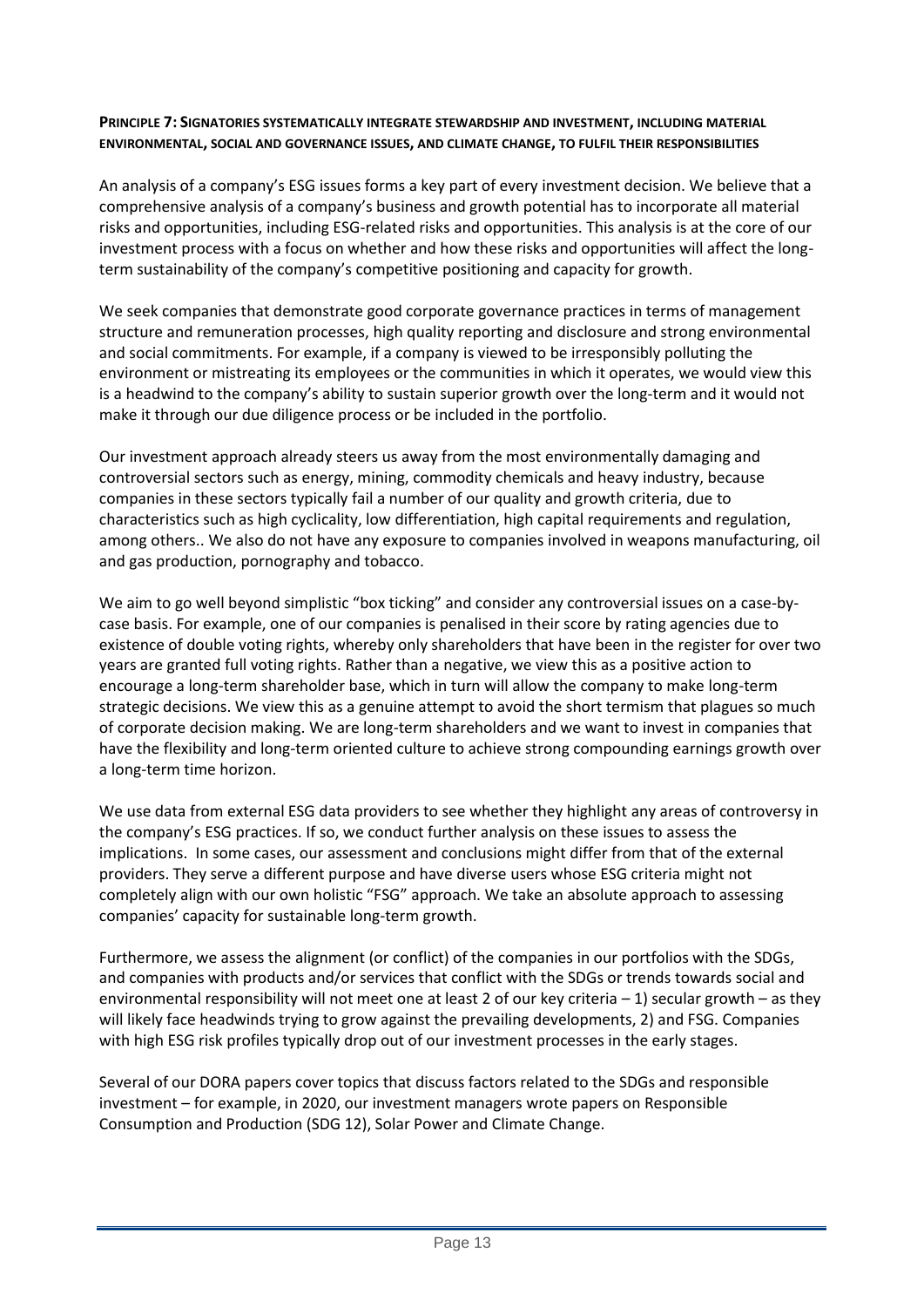The process: ESG-related risks and opportunities are considered from the early stages of idea generation and throughout the research process. All companies are scored on 10 quality and growth criteria, including FSG, and weak performance in any of these criteria could preclude investing in the company.

As part of FSG, we explicitly consider whether any of the company's practices or risk exposures conflict with our objective of investing in companies capable of generating long-term sustainable growth – this being the key source of alpha in our investment process. Our investment managers analyse a company's disclosure in terms of its policies and practices, as well as its organisational structure, for example, an assessment of a company's industry and global standing in terms of ESG, senior management involvement in ESG, and whether clear and measurable targets are set and met. We consider a number of environmental impacts, such as a whether the company's products or services contribute towards reducing emissions, the company's carbon footprint, and whether the production chain results in toxic or hazardous waste, among others. In terms of social factors, we consider a number of aspects including but not limited to a company's labour practices, diversity and inclusion policies, as well as the social impact of its products and/or services. In terms of corporate governance, our investment managers consider topics such as a company's board composition, internal controls, executive compensation structures, accounting transparency and shareholder rights, among others.

We expect that as companies publish more detailed and consistent data, the assessment of more of these aspects will become more relevant and insightful. These assessments and conclusions are documented throughout the research process, both during the new idea generation process and in quarterly updates (maintenance research). Full examples of research and analysis of ESG (or in our case FSG) are available to clients upon request.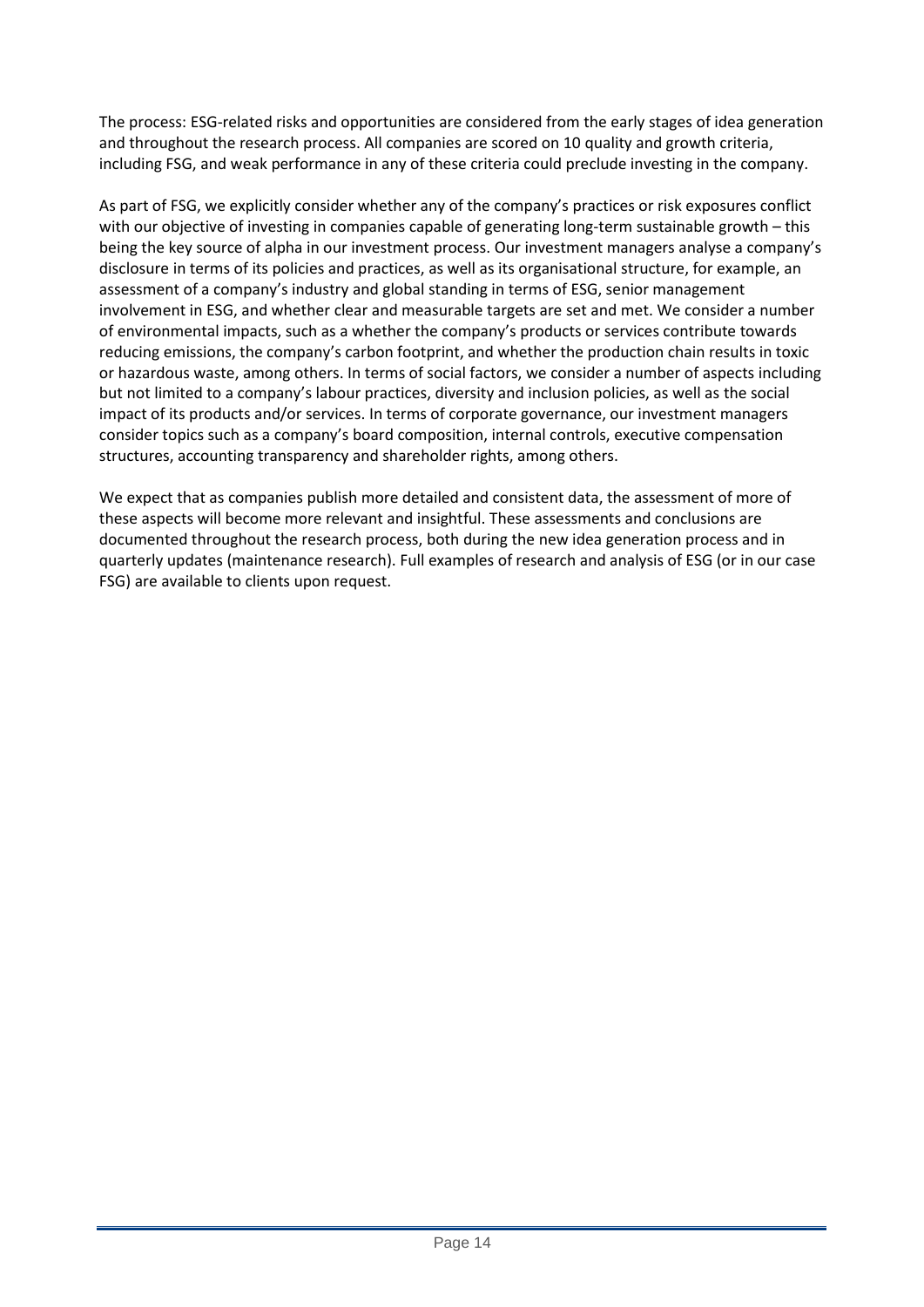An example of the scoring system used by the Emerging Markets Equity team is as follows:

# **Emerging Markets Equity Team – FSG Score**

| <b>FSG SCORE</b>                         | Company        |  |
|------------------------------------------|----------------|--|
|                                          | <b>SCORE</b>   |  |
| <b>ENVIRONMENTAL</b>                     | 8.8            |  |
| Climate Change                           | 8.0            |  |
| <b>Natural Resources</b>                 | 9.0            |  |
| <b>Pollution and Waste</b>               | 9.0            |  |
| Opportunities                            | 9.0            |  |
| <b>SOCIAL</b>                            | 8.0            |  |
| Human Capital                            | 8.0            |  |
| <b>Product Liability</b>                 | 7.5            |  |
| <b>Stakeholder Treatment</b>             | 8.0            |  |
| Social Opportunities                     | 8.5            |  |
| <b>GOVERNANCE</b>                        | 8.0            |  |
| <b>Board Composition</b>                 | 8.0            |  |
| <b>Internal Controls</b>                 | 8.5            |  |
| <b>Shareholder Rights</b>                | 8.0            |  |
| <b>Executive Compensation</b>            | 9.5            |  |
| Control                                  | 8.0            |  |
| <b>Accounting Transparency</b>           | 6.0            |  |
| <b>ESG SCORE (Out of 10)</b>             | 8.3            |  |
| <b>EXTERNAL ESG SCORES</b>               |                |  |
| <b>ISS Quality Score</b>                 | $\overline{2}$ |  |
| Sustainalytics                           | 97             |  |
| Robecosam Sustainability Rating          | 97             |  |
| <b>MSCI ESG Rating</b>                   | AA             |  |
| S&P Global ESG Score                     | 87             |  |
| For illustrative purposes only           |                |  |
| Source of external ESG scores: Bloomberg |                |  |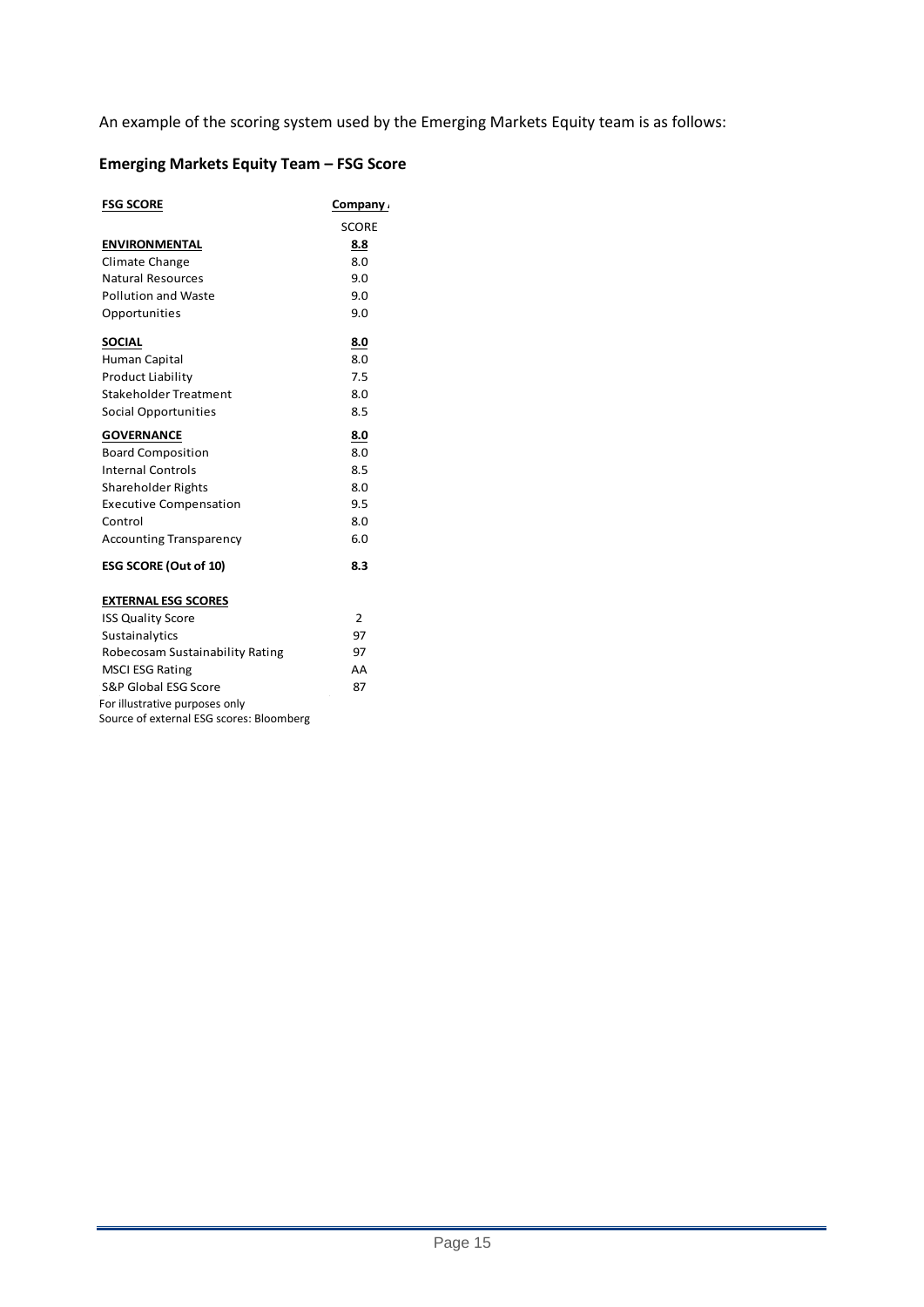### **PRINCIPLE 8: SIGNATORIES MONITOR AND HOLD TO ACCOUNT MANAGERS AND/OR SERVICE PROVIDERS**

Comprehensive and continuous proprietary research and monitoring of account managers, service providers and investee companies is at the core of the Firm's processes. From a stewardship perspective, it is important to the Firm that service providers are held to account on the quality of service being rendered. For providers who offer a direct service to GuardCap, such as those involved in custodial activities, administration or proxy voting, monitoring will likely include regular meetings to maintain working relationships and address any issues in the service being provided. For services that are rendered more indirectly, such as data and research providers, the service will be monitored by the individuals responsible for using it on an ongoing basis.

For example, ISS provides proxy analyses and recommendations. Our investment managers take these recommendations into consideration, and we cast our own votes using Broadridge's ProxyEdge platform, so we control the process and make sure that voting is executed in line with our policies.

Any issues identified in the services provided to GuardCap can be raised with the Operations team and ultimately the Chief Operating Officer. At present, the Firm has not experienced any significant issues of providers delivering a service that did not meet its needs. If any issues were to be raised as to the quality of service received from any provider, this would be immediately addressed with the provider to work towards a solution to improve quality. In an extreme scenario, if improvements were unable to be achieved then GuardCap may consider terminating the relationship with that provider.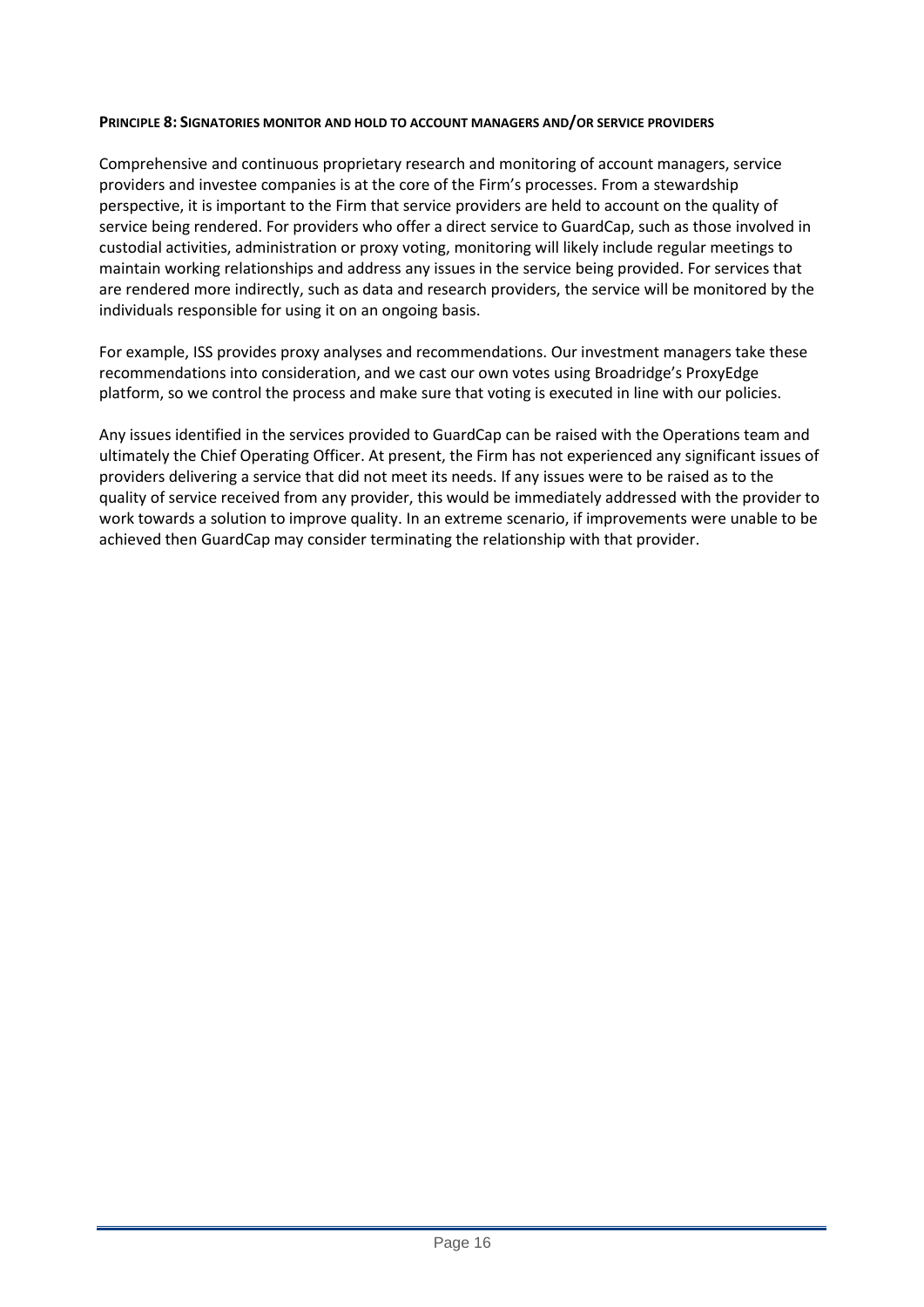### **PRINCIPLE 9: SIGNATORIES ENGAGE WITH ISSUERS TO MAINTAIN OR ENHANCE THE VALUE OF ASSETS**

Active ownership is deeply embedded in our investment philosophy and we vote on every resolution and corporate action proposed by our companies. If the company is engaged in a practice that concerns us, we will engage with the company on this issue before investing, seek to learn more about it and encourage positive change.

Whilst we endeavour to invest in the highest quality companies around the world, occasionally, we identify opportunities where a company's practices or attributes lag "best practice" in an area that we feel we can influence as investors. In such cases, we engage with the company to try to persuade them to implement improvements or at least give it serious consideration. If successful, we believe this enables us to create additional long-term value whilst taking responsibility as an asset owner to encourage companies to improve their practices.

Our engagements with companies typically take the form of ongoing dialogue with company management through regular meetings at a company's headquarters or GuardCap offices and telephone calls. In instances where we have concerns or believe our concerns have not been adequately addressed, we may choose to escalate our engagement with the company to discuss these issues further.

In order to engage more systematically, we have set out an Engagement Framework to use with companies going forward. We have provided an outline as follows:

- 1. Devise a plan to engage
- 2. Engage talk to the company
- 3. Track progress
- 4. Ascertain the need for further engagement
- 5. Assess the potential impact of the outcome on investment decisions

In addition, we may choose to vote against company management at an Annual General Meeting (AGM).

Following our discussions with management and any steps taken to escalate our activities, we will continue to monitor the company's actions to see if our concerns have been adequately addressed.

On occasion, we may seek to engage with other investors where we feel a collective approach may enhance a message and outcome.

Ultimately, where management is not adequately recognising or addressing areas of concern that we believe may present material financial or reputational risk to the company, we may sell our holding.

Two examples of our engagement activities in 2020 include:

#### **Date of engagement:** 2 September 2020

**Description:** 1x1 virtual meeting with Non-Executive Director, Chairperson of the Remuneration Committee, portfolio company

**Engagement on:** CEO remuneration, board composition, management **Summary of questions asked and topics discussed:**

- Key philosophy and history of executive remuneration at the company
- Discussion of situation five years ago and developments since then
- They asked why GuardCap voted against their remuneration policy we explained the rationale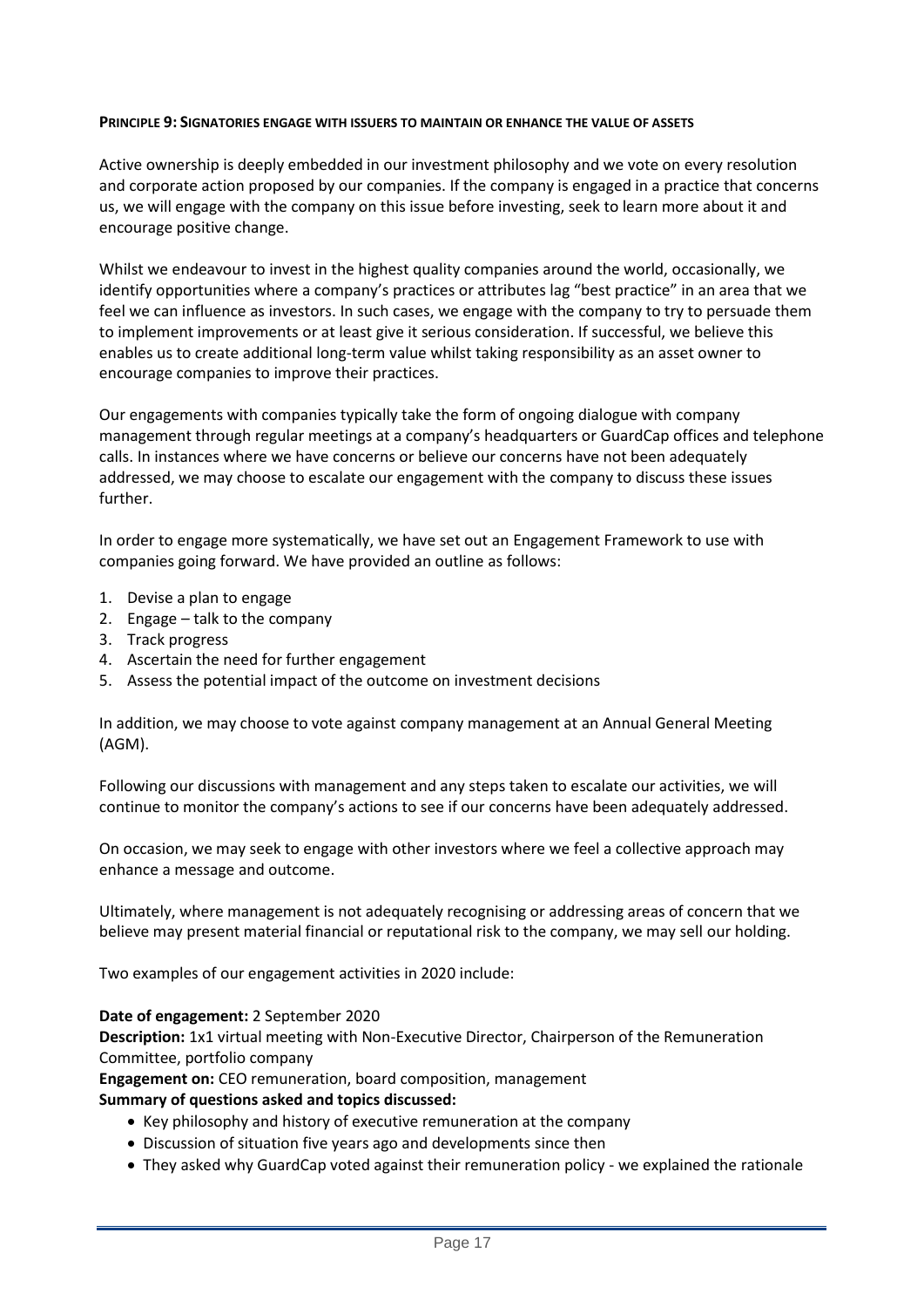- Discussed potential paths toward aligning with best practice
- Culture of the board, diversity of backgrounds, nationalities. We challenged them on identifying potential weaknesses of the board
- Proliferation of individuals at executive level who worked together with the CEO prior to joining the company. We asked how they ensure diversity, avoid 'group think' and ensure that the CEO is not surrounding himself with people that will not challenge him

**Conclusion:** We were satisfied with the company's responses and continue to monitor their developments in the areas outlined

# **Date of engagement:** 23 November 2020

**Description:** 1x1 virtual meeting with Head of Supply, Chief People Officer, Chief Legal Officer, Investor Relations, portfolio company

**Engagement on:** Supply chain, health, environment and employee turnover

# **Summary of questions asked and topics discussed:**

- Risk of food contamination and actions taken over past three years to avoid it?
- Regarding your quality assurance system, you have what you describe as "comprehensive" control measures (including 25 sets of quality assurance modules) and "world-class" in-house integrated supply chain infrastructure: what more can be done? To what extent are you vertically integrated? i.e. what proportion of the supply chain is fully-owned? How has this changed over time?
- Number of suppliers? How often do you remove a supplier due to concerns? Average length of supplier relationship? What are you doing to stamp out modern slavery in the supply chain?
- Rise in obesity and risk that fast food companies will be targeted? Do you reveal the nutritional status of products?
- Any dialogue with the National Health Commission and targets set?
- Low scores by ISS for Environment and Social. Do you agree with the ISS scoring? What areas are most in need of improvement?
- In addition to the targets for the environment set out in the sustainability report, are there other things you are doing to address the environmental impact, for example, reducing the carbon footprint of your supply chain (crop production, animal rearing, transportation of product, etc.)?
- External engagement survey: Score in the last few years? Local and global averages? Most common grievances? Full-time staff turnover?
- Plans for more women on board of directors?

**Conclusion:** We were satisfied with the company's responses and continue to monitor their developments in the areas outlined.

NB: Examples given are extracts from research notes.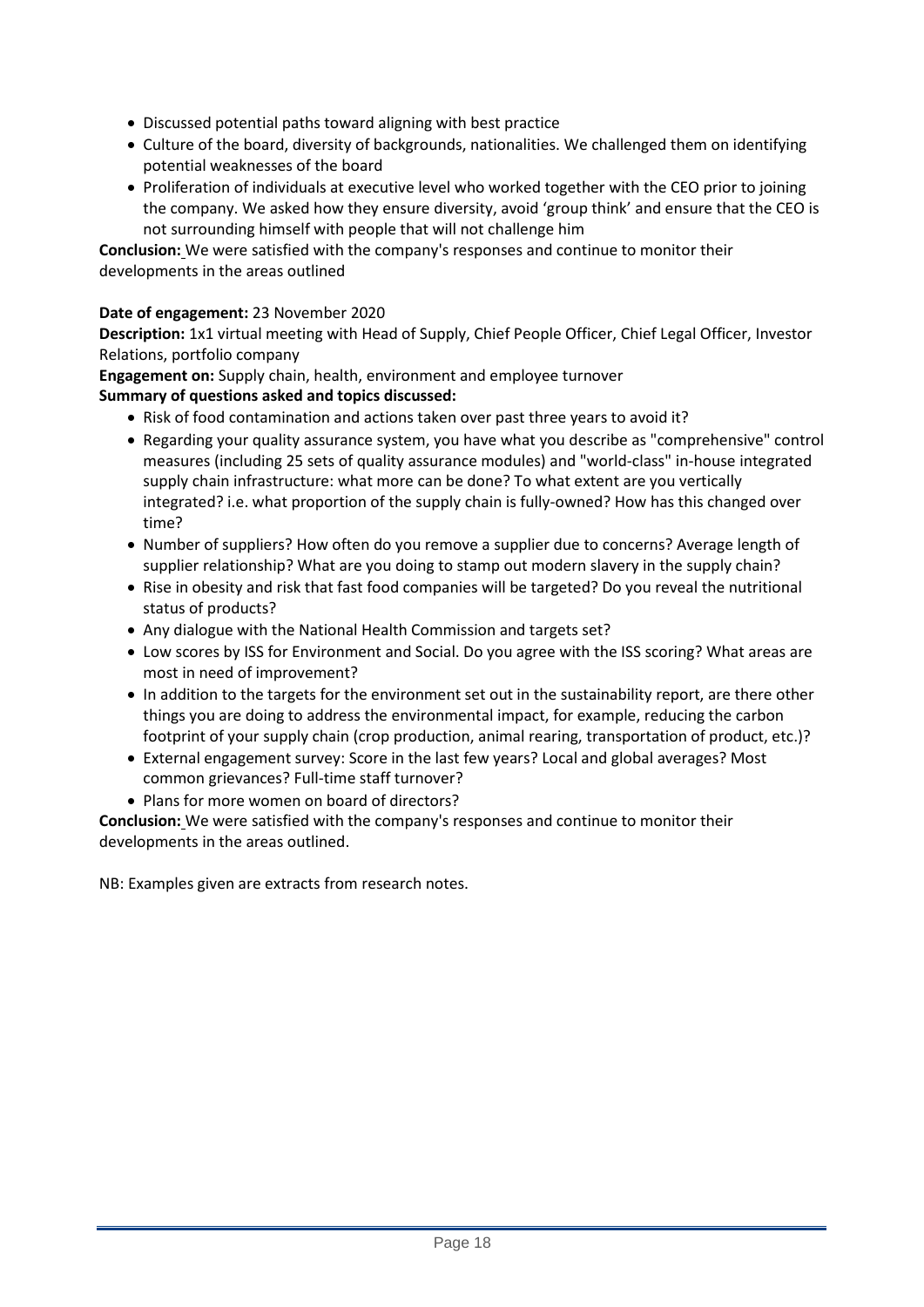### **PRINCIPLE 10: SIGNATORIES, WHERE NECESSARY, PARTICIPATE IN COLLABORATIVE ENGAGEMENT TO INFLUENCE ISSUERS**

GuardCap's investment professionals regularly engage with companies to seek to improve the outcome for shareholders. Generally, we conduct our engagement activities through one-on-one meetings with company management and Board of Directors as we prefer to act independently on issues that we have identified. However, on occasion, we may be willing to participate in collective engagements where we believe it is in our client's best interests. Key factors we take into consideration in deciding whether to participate in a collective engagement include whether:

• the engagement objectives of the collective group are consistent with GuardCap's objectives;

• we believe engaging as a collective group will be more successful than one-on-one;

• engaging as a collective group could be interpreted as having "acted in concert" with another financial institution. If we believe this may be the case we will not participate.

GuardCap is a signatory of the Principles for Responsible Investment (PRI) and a member of the Investment Association (IA). GuardCap is committed to promoting the six PRI principles:

- Principle 1: We will incorporate ESG issues into investment analysis and decision-making processes.
- Principle 2: We will be active owners and incorporate ESG issues into our ownership policies and practices.
- Principle 3: We will seek appropriate disclosure on ESG issues by the entities in which we invest.
- Principle 4: We will promote acceptance and implementation of the Principles within the investment industry.
- Principle 5: We will work together to enhance our effectiveness in implementing the Principles.
- Principle 6: We will each report on our activities and progress towards implementing the Principles.

Through these initiatives, we adhere to the relevant standards and industry association guidelines that promote sustainable investment practices.

An example of an engagement during which GuardCap engaged with other assets managers was on the subject of governance for one of our portfolio companies. We initially had calls with the company to discuss our concerns, and subsequently contacted another asset manager who was a large investor in the company, to discuss the action we might take. We then decided to back this asset manager's proposal to work with other asset managers in backing resolutions to appoint two independent directors, and attended the AGM in Paris to publicly ask questions and vote against the company's proposal.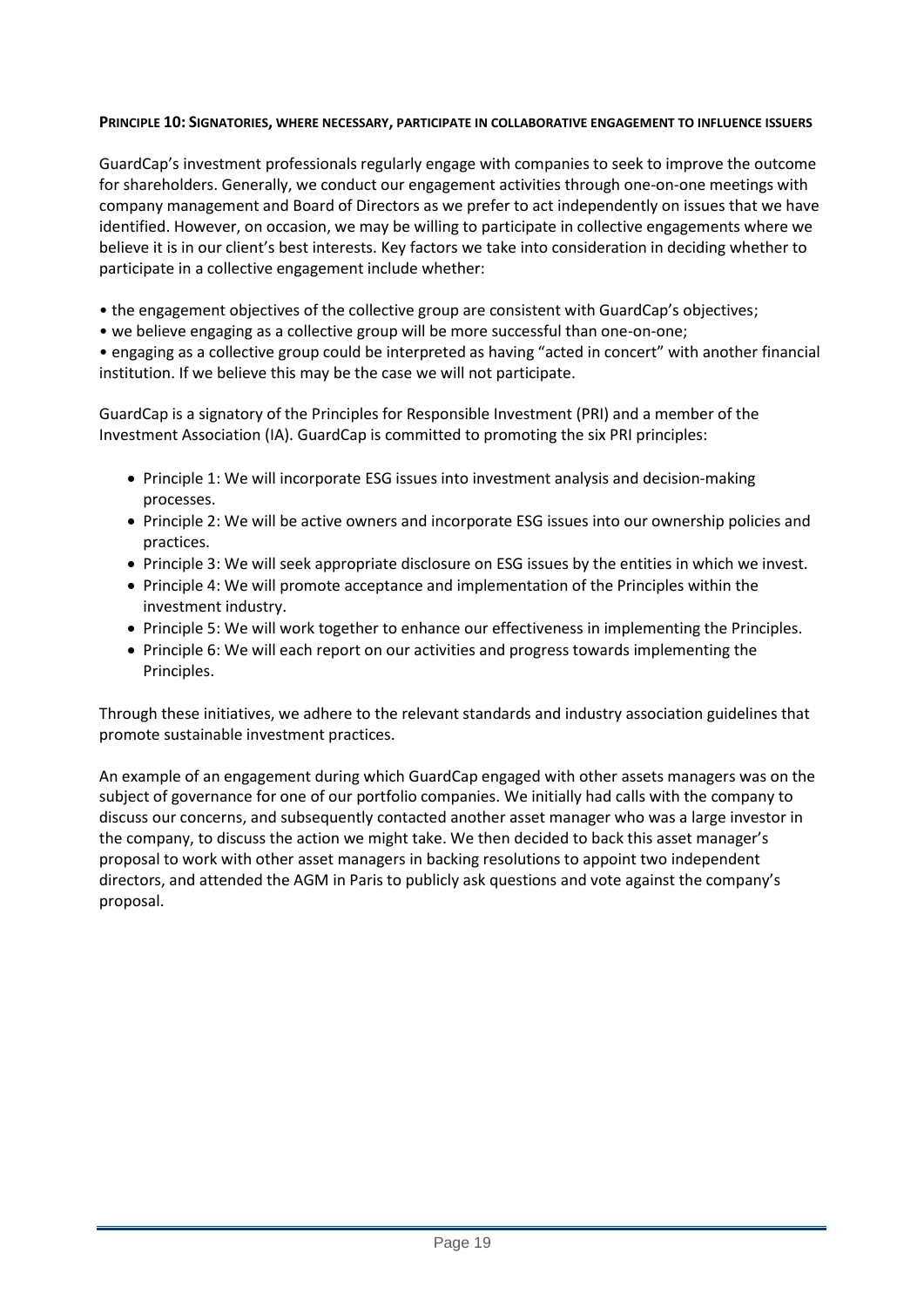### **PRINCIPLE 11: SIGNATORIES, WHERE NECESSARY, ESCALATE STEWARDSHIP ACTIVITIES TO INFLUENCE ISSUERS**

Whilst we endeavour to invest in the highest quality companies around the world, occasionally we identify strong companies that meet our criteria, but lag "best practice" in an area that we feel we can influence as investors. In such cases, we engage with the company to try to persuade them to implement improvements. If successful, we believe this enables us to create additional long-term value whilst taking responsibility as an asset owner to encourage companies to improve their practices.

Ultimately, companies with high ESG risk profiles typically drop out of our process in the early stages of our investment processes, and it is therefore rare that we would need to escalate stewardship activities to influence issuers, however, we would of course escalate any issues we identify which could act as barriers to sustainable growth. The ways in which we would do this are outlined within our response to Principle 9.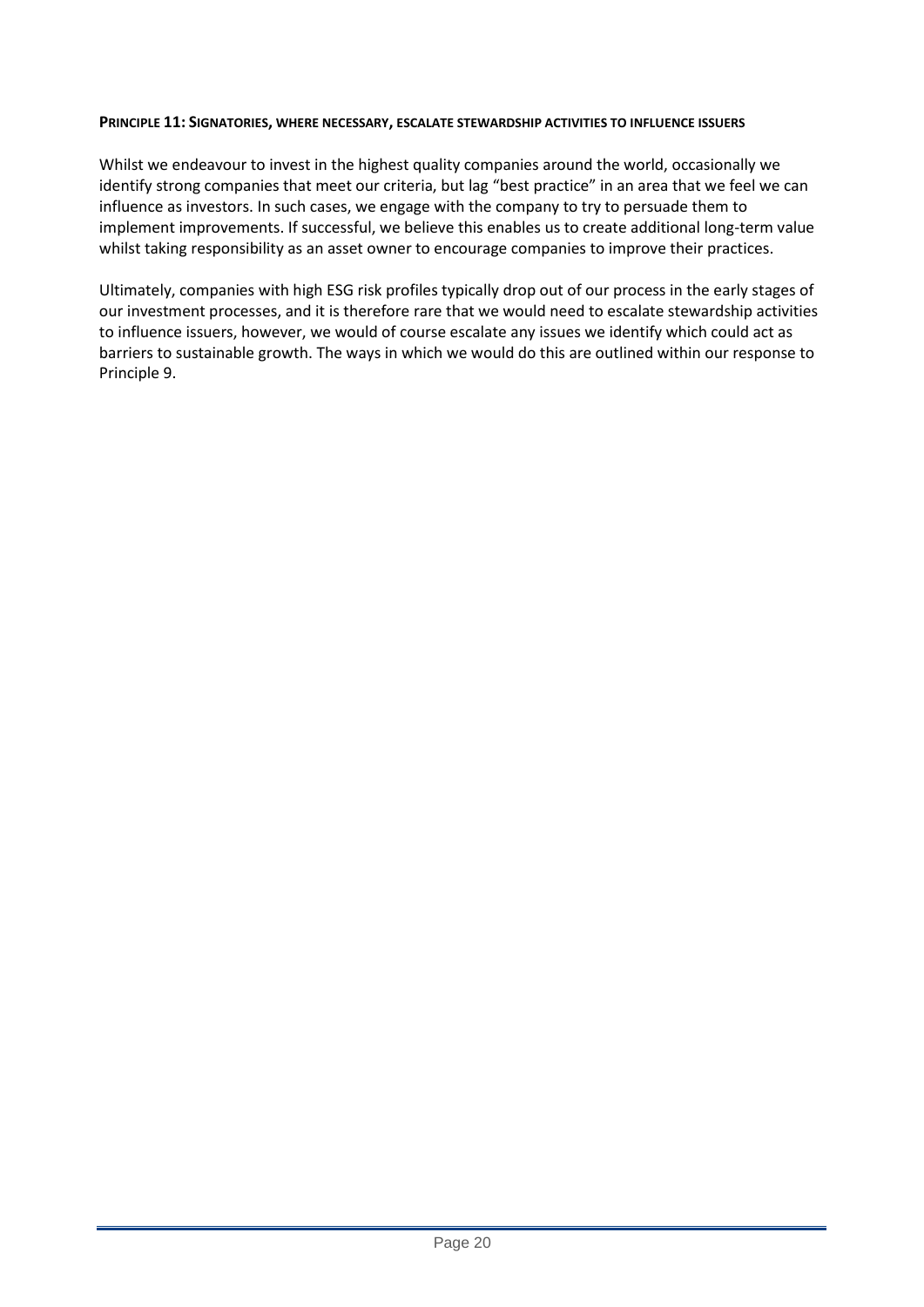### **PRINCIPLE 12: SIGNATORIES ACTIVELY EXERCISE THEIR RIGHTS AND RESPONSIBILITIES**

Where GuardCap has been granted discretion to vote the proxies of our clients, we will vote those proxies in the best interest of our clients and in accordance with our policies and procedures. For clients that do not want proxy voting for their account, and have indicated this in writing, it is our policy to abstain from voting proxies. This voting process is the same for all clients, regardless of the amount of the funds, assets or the geography of each client. GuardCap does not participate in stock lending. Our Proxy Voting Policy can be found under the Governance & Policies section on our website at [www.guardcap.co.uk/library.](http://www.guardcap.co.uk/library)

All proxies notified to us by our clients' custodians/prime brokers will be referred to the investment managers who are authorised to vote proxies, where applicable, on behalf of clients. To assist with the proxy voting process, we subscribe to Institutional Shareholder Services (ISS), but we do not automatically follow the recommendations. Our votes are the result of a case-by-case review by the investment managers and their conclusions.

When voting proxies, we apply the following guidelines:

- For routine housekeeping proposals such as the election of directors where no corporate governance issues are implicated, the reappointment of auditors, or increases or reclassification of common stock, we generally vote in favour.
- For proposals which limit shareholders' ability to replace management or directors of an issuer, or cause management to be overrepresented on the board, introduce cumulative voting, unequal voting rights and create supermajority voting, we generally vote against.

For other proposals, we shall determine whether a proposal is in the best interest of our clients and may take into account the following factors, among others:

- whether the proposal was recommended by management and our opinion of management;
- whether the proposal acts to entrench existing management;
- whether the proposal fairly compensates management for past and future performance;
- whether the proposal is likely to strengthen the issuer's business franchise and therefore benefit its shareholders over a time frame that is relevant for our clients' portfolios.

There may be limited circumstances where we will abstain from voting or affirmatively decide not to vote if we determine that abstaining or not voting is in the best interests of the client. In making such a determination, we will consider various factors, including, but not limited to:

- the costs associated with exercising the proxy (e.g., translation or travel costs); and
- any legal restrictions on trading resulting from the exercise of a proxy.

In 2020, GuardCap's Global Equity team voted on 100% of the shares held. The team voted against management on 9 occasions, against shareholder resolutions on 3 occasions, and withheld a vote on 1 occasion. Some examples of the rationale for voting against management, against shareholder resolutions and for withholding votes were as follows:

*"The newly appointed CEO received outsized equity awards totalling nearly USD 250 million." (Voted against management)*